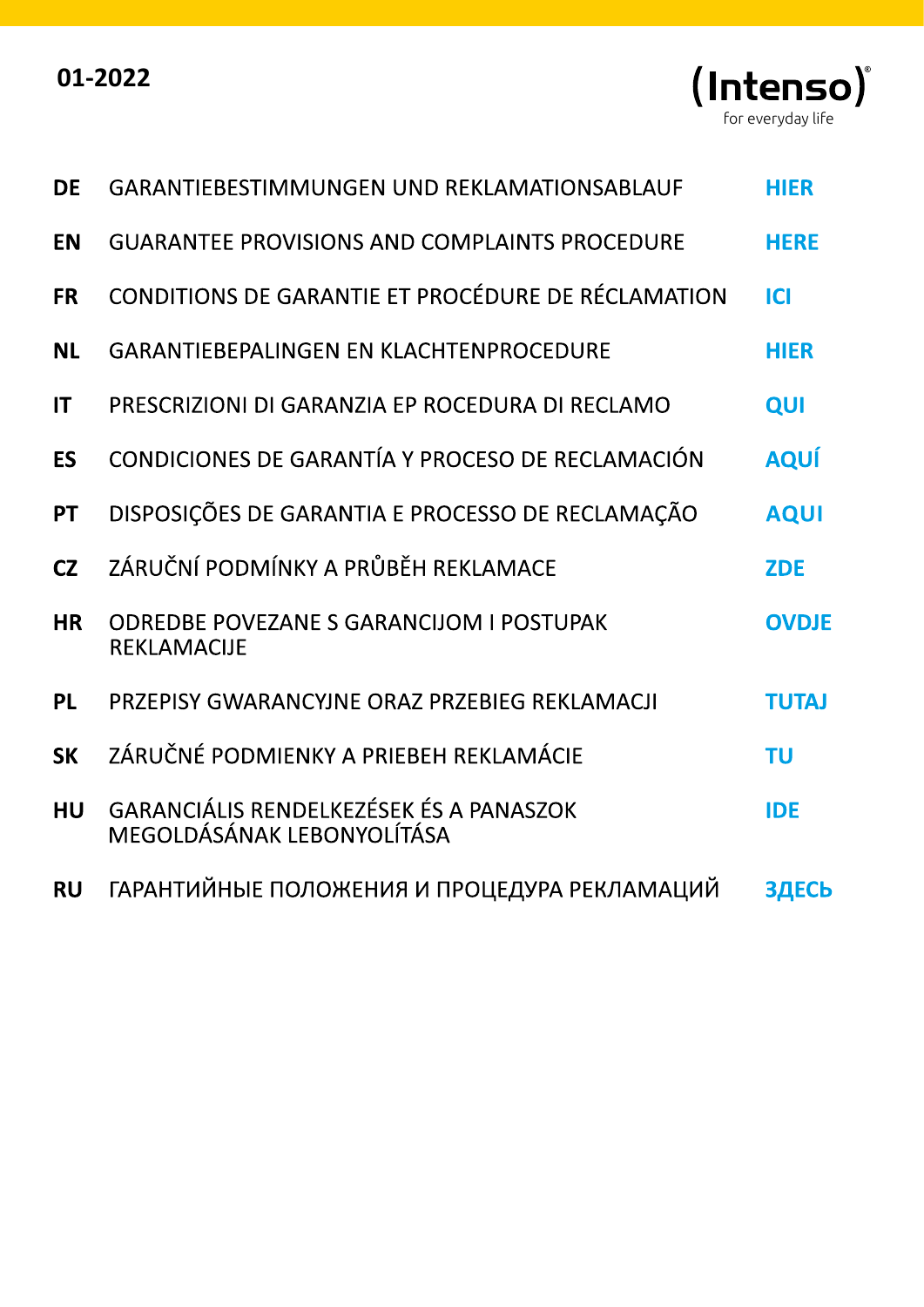## **GARANTIEBESTIMMUNGEN UND REKLAMATIONSABLAUF**



Liebe Kundin, lieber Kunde,

absolute Kundenzufriedenheit genießt bei uns höchste Priorität. Sollten Sie trotz unserer strengen Qualitätsrichtlinien Mängel an Ihrem Intenso-Produkt feststellen, so gewährt Ihnen die Intenso International GmbH (Garantiegeber) eine freiwillige, zweijährige Garantie für dieses Produkt.

**Hinweis:** Ihre gesetzlichen Gewährleistungsrechte bei Mängeln des Produkts (Nacherfüllung, Rücktritt oder Minderung, Schadensersatz) bleiben unabhängig von dieser Garantie und den nachfolgend genannten Garantiebestimmungen bestehen. Sie können Ihre gesetzlichen Gewährleistungsrechte daher weiterhin unentgeltlich geltend machen.

#### Es gelten die folgenden **Garantiebestimmungen:**

Die Intenso International GmbH garantiert, dass das Produkt frei von Material- und Produktionsfehlern ist, wenn die Benutzung des Produkts entsprechend der Bedienungsanleitung erfolgt. Sollte das Produkt dennoch Material- oder Produktionsfehler aufweisen (Garantiefall), wird die Intenso International GmbH den Austausch des Produkts vornehmen; zu darüberhinausgehenden Leistungen, etwa Aufwendungs- oder Schadensersatz, verpflichtet sich die Intenso International GmbH nicht. Die Garantie begründet insbesondere keine Haftung der Intenso International GmbH für den Verlust von Daten. Die Garantie gilt zwei Jahre lang ab dem Kauf durch den Endverbraucher und Käufer (Garantiedauer). Der Kassenbon ist zur Bestimmung des Garantiezeitraums aufzubewahren und in Kopie vorzulegen. Erbrachte Garantieleistungen bewirken keine Verlängerung der Garantiedauer. Die Garantieleistungen stehen Ihnen in den Ländern des Europäischen Wirtschaftsraums (EWR) sowie in der Schweiz zur Verfügung (räumlicher Geltungsbereich).

Die Garantie gilt für alle Produkte der Intenso International GmbH.

Die Inanspruchnahme der Garantie ist ausgeschlossen in den folgenden Fällen:

- Nichtbeachtung der Bedienungsanleitung •
- Verschleiß von Teilen, die sich im Laufe der Zeit abnutzen, wie z.B. Batterien •
- missbräuchliche oder unsachgemäße Behandlung, Installation oder Anwendung •
- Erschütterungen oder elektrostatische Entladung des Produkts, Wärme- oder Feuchtigkeitseinwirkungen auf das Produkt jenseits der Produktspezifikationen
- Beschädigung, Kratzer oder Abnutzung
- Eigenmächtiges Verändern, Öffnen des Gehäuses, Eingreifen oder Reparieren
- Schäden durch andere Geräte, höhere Gewalt oder Transport

#### **Im Garantiefall ist das folgende Verfahren (Reklamation) zu beachten:**

1. Fordern Sie unter genauer Angabe des Umstandes, auf den Sie Ihren Garantieanspruch stützen möchten, eine RMA-Nummer für Rücksendungen an (Intenso Retourenbeleg). Dies kann über die Homepage, per Email oder über die Service-Hotline erfolgen.

| Kontakt:                     |                                                                                  |
|------------------------------|----------------------------------------------------------------------------------|
| Email (technischer Support): | support@intenso-international.de                                                 |
| Email (RMA-Nummer):          | rma@intenso-international.de                                                     |
| Internet:                    | www.intenso.de                                                                   |
| Service Hotline:             | +49 (0) 4441 - 999 111 (Mo.- Do. 09:00 Uhr- 16:30 Uhr; Fr. 09:00 Uhr- 14:00 Uhr) |

2. Nach Überprüfung und Freigabe erhalten Sie innerhalb von drei Werktagen den entsprechenden Intenso Retourenbeleg (per E-Mail oder Fax). Dieser Beleg ist 14 Tage gültig und autorisiert Sie zur Rücksendung der Ware. Allein die Annahme der Ware stellt keine Anerkennung eines Garantiefalls dar und begründet noch keine Ansprüche auf Garantieleistungen.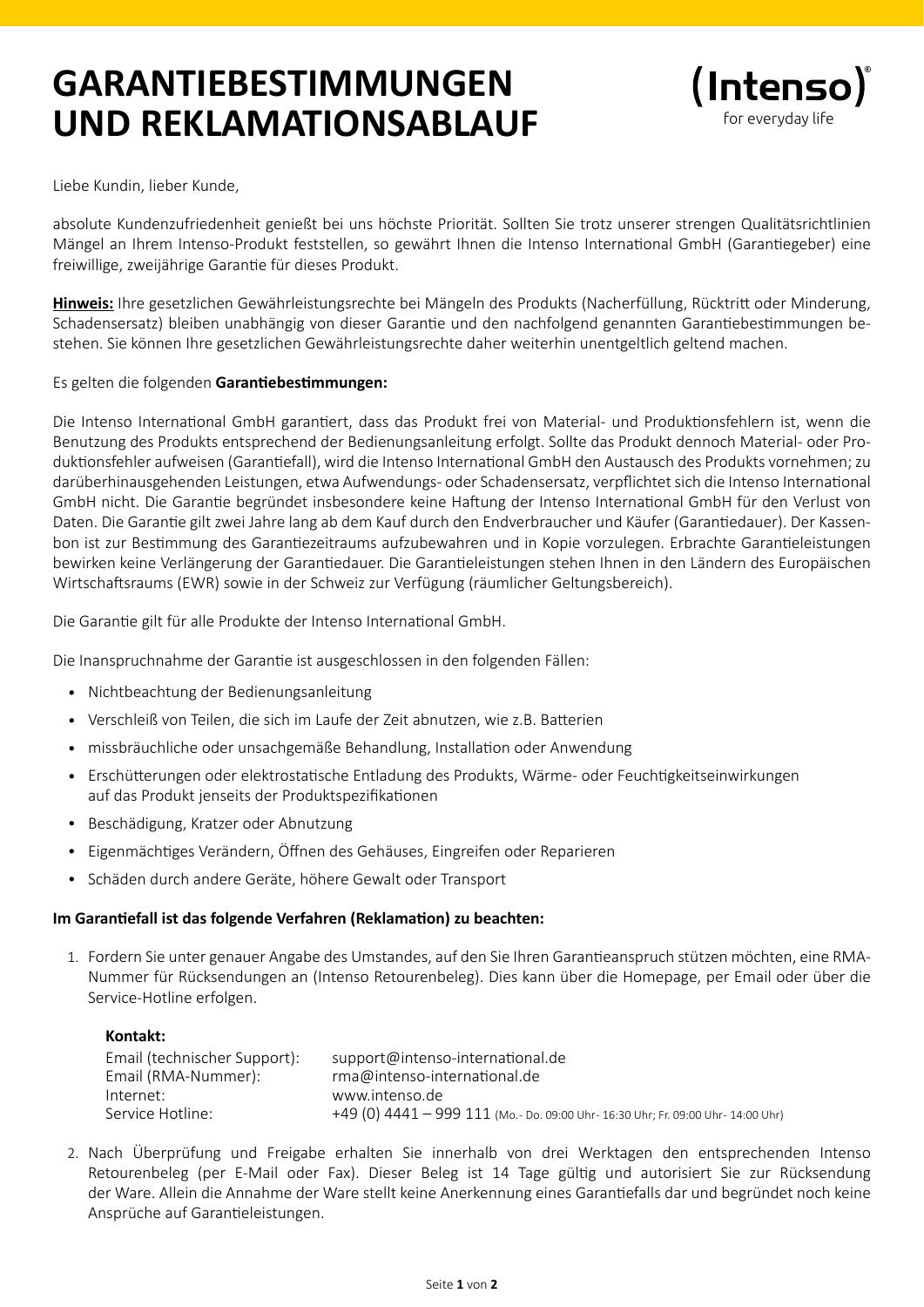

- 3. Befindet sich das reklamierte Produkt nicht mehr in unserem Sortiment, bieten wir Ihnen einen vergleichbaren Artikel als Austauschprodukt an. Wenn Sie mit dem Austauschprodukt nicht einverstanden sind, so bitten wir Sie, die Reklamation über die Verkaufsstelle abzuwickeln, bei der Sie das Produkt ursprünglich erworben haben.
- **Wichtig:** Verpacken Sie das Produkt inklusive der Kopie des Kassenbons und des gesamten Zubehörs transportsi-4. cher. Der Intenso Retourenbeleg muss deutlich sichtbar auf dem Paket angebracht sein. Das Paket muss ausreichend frankiert sein. Die Intenso International GmbH akzeptiert nur Rücksendungen, die sämtliche dieser Bedingungen erfüllen.
- Eine Rücksendung von versehentlich mit eingeschickten Fremdartikeln ist nicht möglich. 5.
- 6. Die Bearbeitungszeit der Reklamation kann bis zu vier Wochen betragen.
- 7. Bitte senden Sie das Paket an die folgende Anschrift des Garantiegebers:

**INTENSO INTERNATIONAL GMBH Service Center** *(Ihre RMA-Nummer)* **Kopernikusstraße 12-14 D-49377 Vechta**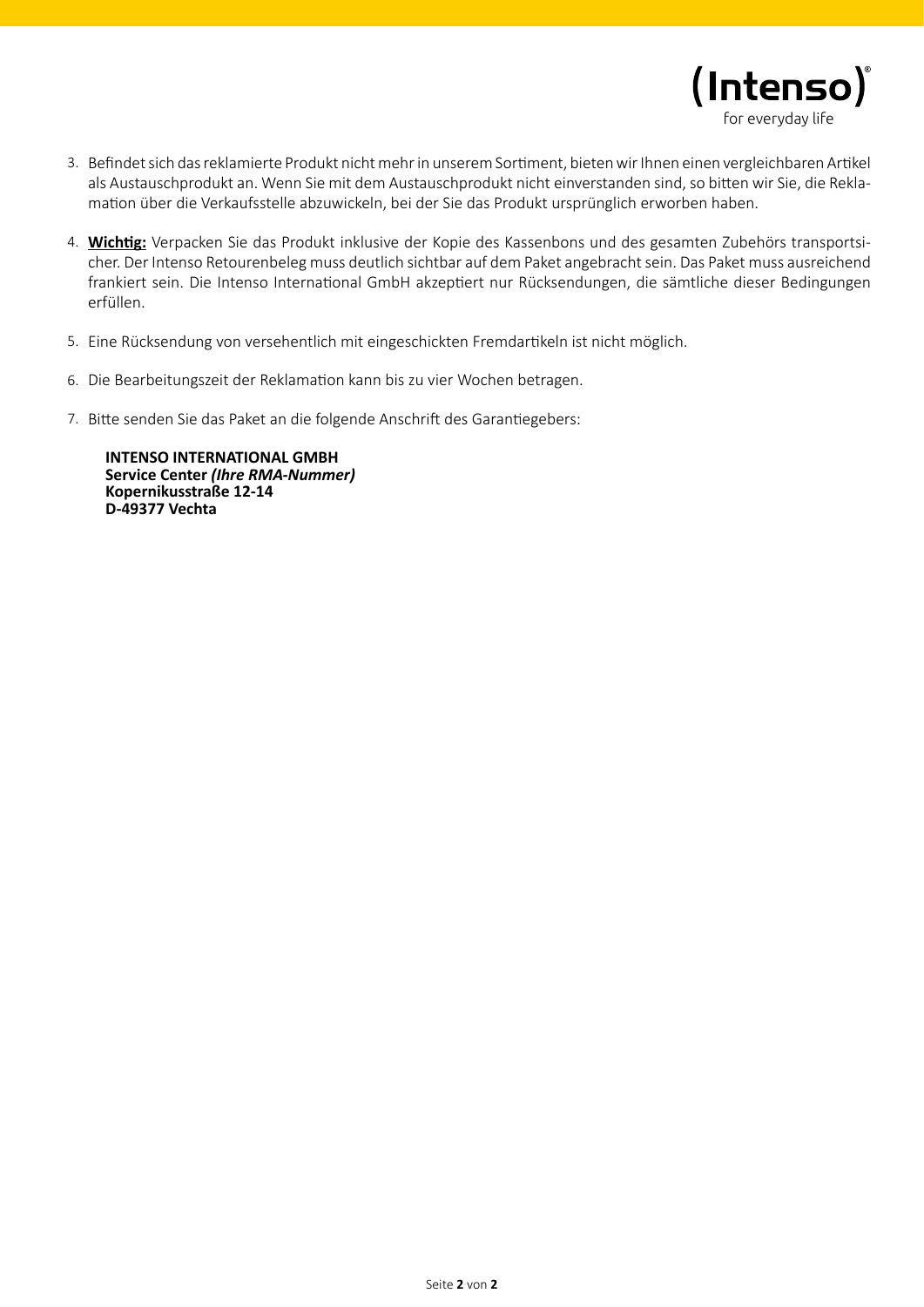## **GUARANTEE PROVISIONS AND COMPLAINTS PROCEDURE**



Dear Customer,

Our highest priority is customer satisfaction. If, despite our strict quality guidelines, you discover any deficiencies in your Intenso product, then in addition to your legal guarantee rights, Intenso International GmbH (guarantor) grants you a voluntarily, two-year guarantee for this product.

**Note:** Your statutory warranty rights for product defects (rectification, withdrawal or reduction, compensation for damages) will remain unaffected by this guarantee and the guarantee provisions stated below. You may therefore continue to assert your statutory warranty rights free of charge.

#### The following **guarantee provisions** apply:

In accordance with the following conditions: Intenso International GmbH guarantees that the product is free of material and manufacturing defects if the product is used in accordance with the operating manual. Should, nevertheless, the product exhibit material or manufacturing defects (guarantee claim), then Intenso International GmbH will replace the product. Intenso International GmbH does not undertake to carry out any services going beyond this, such as compensation for expenses or damages. The guarantee does not constitute liability on the part of Intenso International GmbH for the loss of data. The guarantee applies for two years after purchase by the end consumer and buyer (guarantee period). The sales receipt must be kept and a copy submitted to determine the guarantee period. The guarantee services are available to you in the countries of the European Economic Area (EEA) as well as in Switzerland (territorial scope).

The guarantee applies to all Intenso International GmbH products.

Guarantee claims are excluded in the following cases:

- failure to observe the operating manual
- wear of parts that wear out over the course of time, such as batteries for example
- misuse or improper handling, installation or use
- vibrations or electrostatic discharge of the product, the effects of heat or moisture on the product that are outside the product specifications
- damage, scratches or wear •
- unauthorised changes, opening the housing, interventions or repairs •
- damage from other devices, force majeure or transport •

#### **The following procedure applies for guarantee claims (complaints):**

1. Request providing precise details regarding the circumstances which form the basis for your guarantee claim, an RMA number for the return shipment (Intenso return document). It can be obtained on the homepage, by e-mail or via the service hotline.

#### **Contact:**

| Email (technical support): | support@intenso-international.de                                      |
|----------------------------|-----------------------------------------------------------------------|
| Email (RMA number):        | rma@intenso-international.de                                          |
| Internet:                  | www.intenso.eu                                                        |
| Service Hotline:           | +49 (0) $4441 - 999 111$ (Mon.-Thur. 09:00 - 16:30; Fri. 09:00-14:00) |

2. After a review and release, you will receive the corresponding Intenso return document within three workdays (by e-mail or fax). This document is valid for 14 days and authorises you to send the product back. We do not grant any entitlements by accepting the product. Acceptance of goods does not, in itself, represent any recognition of a guarantee claim and does not provide grounds for any claims to guarantee services.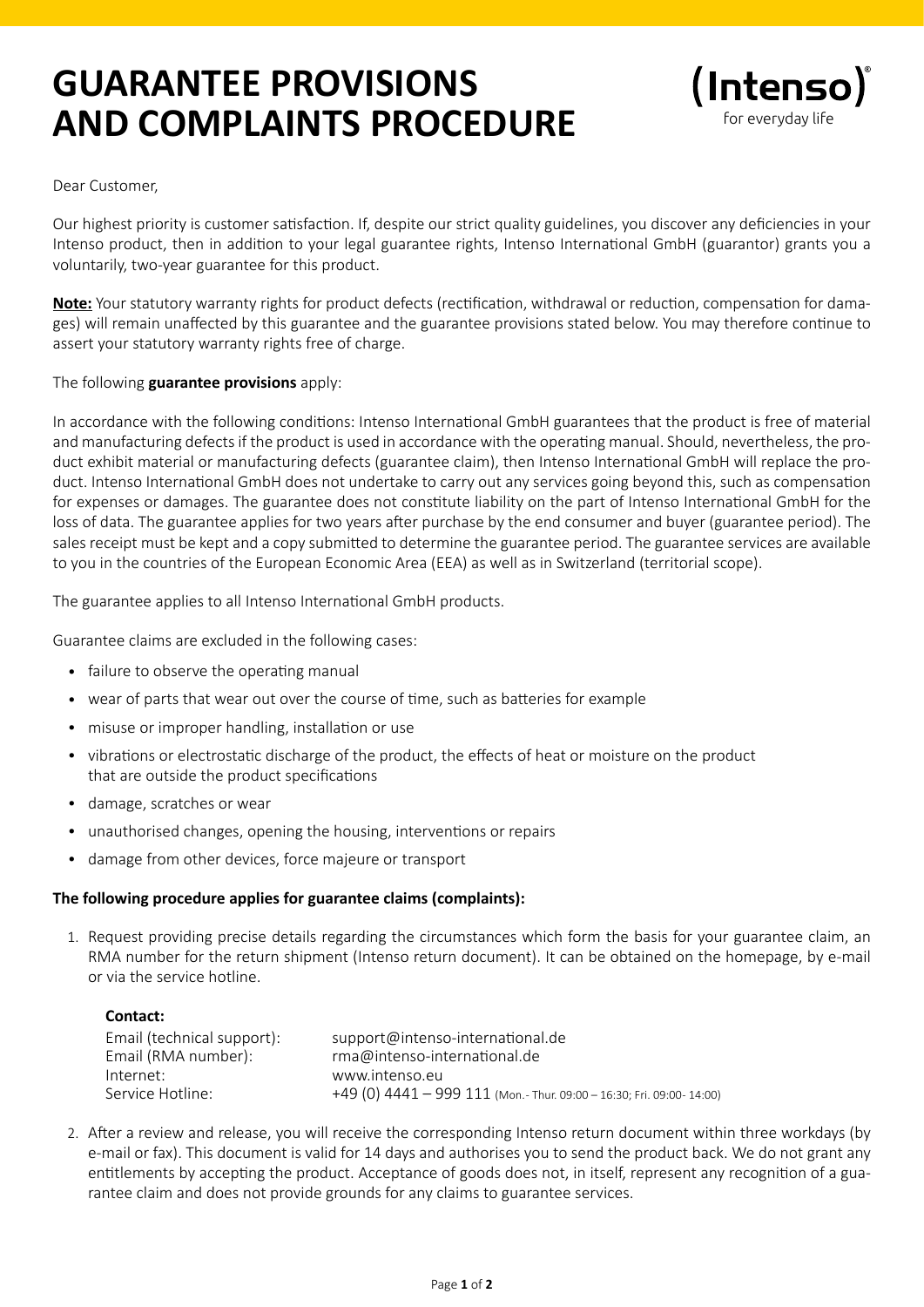

- 3. If the product subject to complaint is no longer in our product range, we will offer you a comparable article as a replacement product. If you are not in agreement with the replacement product, then we ask you to process the complaint via the sales outlet from where you originally purchased the product.
- **Important:** Pack the product including the copy of the sales receipt and all the accessories in a way that is safe to 4. transport. The Intenso return receipt number must be clearly visible on the package. The package must have sufficient postage. Intenso International GmbH only accepts return shipments that comply with all these conditions.
- 5. A return shipment of foreign articles that were sent in by mistake is not possible.
- 6. The processing time for complaints can be up to four weeks.
- 7. Please send the package to the following address of the guarantor.

**INTENSO INTERNATIONAL GMBH Service Center** *(your RMA number)* **Kopernikusstraße 12-14 D-49377 Vechta**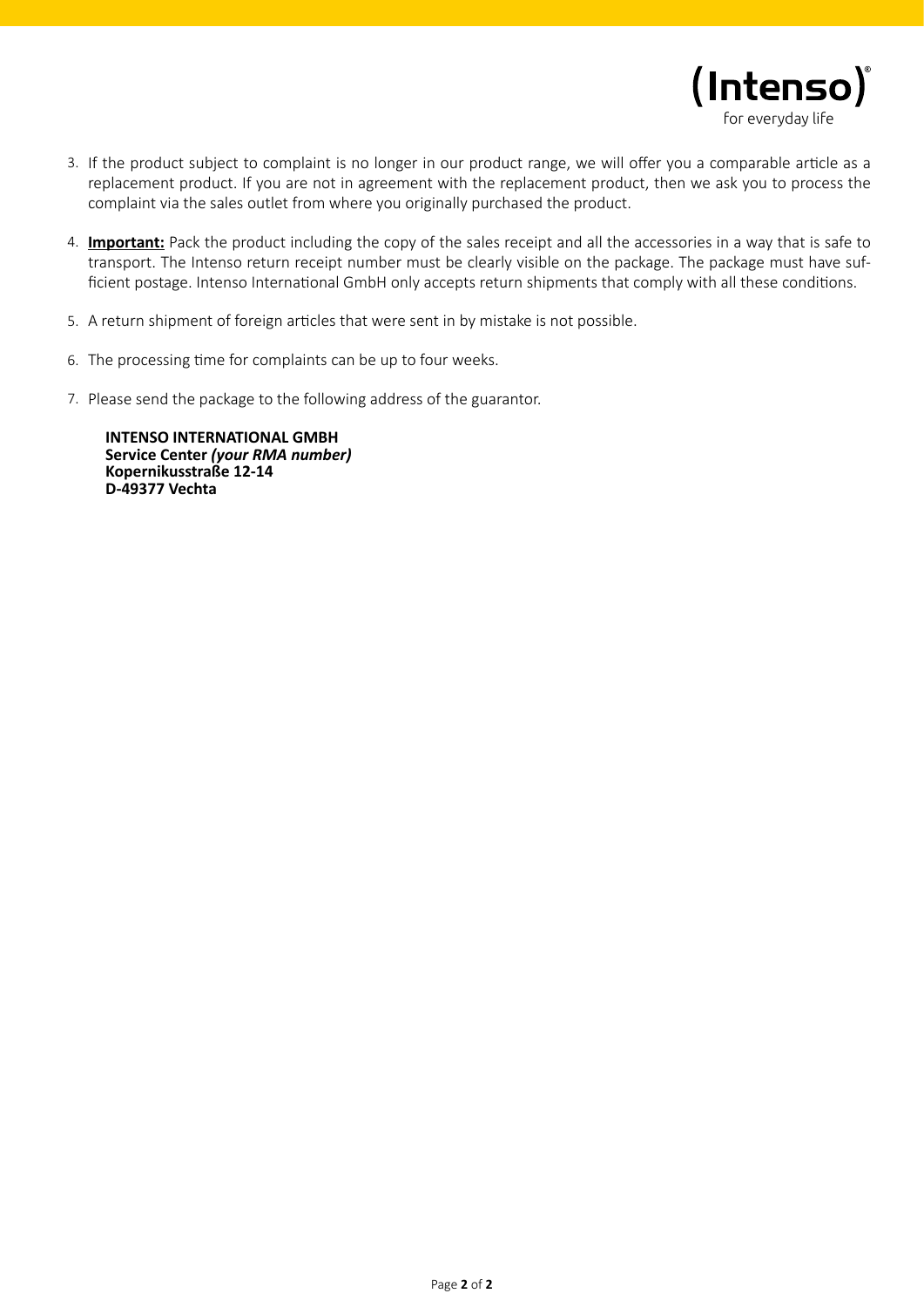## **CONDITIONS DE GARANTIE ET PROCÉDURE DE RÉCLAMATION**



Chère cliente, cher client,

La satisfaction absolue du client est notre priorité absolue. Si, en dépit de nos strictes directives de qualité, vous découvriez des défauts dans votre produit Intenso, Intenso International GmbH (émetteur de la garantie) accorde en plus des droits de garantie légaux, une garantie supplémentaire de deux ans pour ce produit.

**Remarque :** vos droits de garantie légaux en cas de défaut du produit (exécution ultérieure, résiliation ou réduction, dommages et intérêts) restent valables indépendamment de la présente garantie et des dispositions de garantie mentionnées ci-après. Vous pouvez donc continuer à faire valoir gratuitement vos droits de garantie légaux.

Les **conditions de garantie** suivantes s'appliquent :

Intenso International GmbH garantit que le produit est exempt de défauts de matériel et de fabrication si le produit est utilisé conformément au mode d'emploi. Si le produit présente néanmoins des défauts de matériel ou de production (cas de garantie), Intenso International GmbH procédera à l'échange du produit ; Intenso International GmbH ne s'engage pas à fournir des prestations supplémentaires, telles que le remboursement des frais ou des dommages et intérêts. La garantie ne justifie en particulier aucune responsabilité d'Intenso International GmbH pour la perte de données. La garantie est valable deux ans à compter de l'achat par l'utilisateur final et l'acheteur (période de garantie). Le bon de caisse doit être conservé pour pouvoir déterminer la période de garantie et une copie doit être présentée. Toute prestation de garantie fournie n'a pas pour effet de prolonger la durée de la garantie. La garantie est disponible dans les pays de l'Espace économique européen (EEE) et en Suisse (champ d'application géographique).

La garantie s'applique à tous les produits de Intenso International GmbH.

La garantie est exclue dans les cas suivants :

- Non-respect du mode d'emploi •
- Usure de composants, qui s'usent avec le temps, tels que les piles •
- Manipulation, installation ou utilisation abusives ou incorrectes •
- Secousses ou décharges électrostatiques du produit, effets de la chaleur ou de l'humidité sur le produit au-delà des spécifications du produit
- Dommages, rayures ou usure
- Modifications arbitraires, ouverture du boîtier, intervention ou réparation •
- Dommages causés par d'autres appareils, catastrophes naturelles ou transport •

#### **En cas de garantie, veuillez respecter la procédure (de réclamation) suivante :**

1. Demandez, en indiquant précisément les circonstances justifiant une demande de garantie, un numéro RMA pour les retours (Justificatif de retour Intenso). Cela peut être fait via la page d'accueil, par e-mail ou via la ligne téléphonique d'assistance.

| Contact:                      |                                                                 |
|-------------------------------|-----------------------------------------------------------------|
| Email (Assistance technique): | support@intenso-international.de                                |
| Email (numéro RMA):           | rma@intenso-international.de                                    |
| Internet:                     | www.intenso.eu                                                  |
| Service Hotline:              | +49 (0) 4441 - 999 111 (Lu à Je de 9h à 16h30 ; Ve de 9h à 14h) |

2. Après vérification et approbation, vous recevrez le justificatif de retour Intenso correspondant (par e-mail ou par fax) dans les trois jours ouvrables. Ce justificatif est valable 14 jours et vous autorise à retourner la marchandise. La réception de la marchandise à elle seule ne constitue aucune reconnaissance d'un cas de garantie et ne justifie pas encore une demande de prestations de garantie.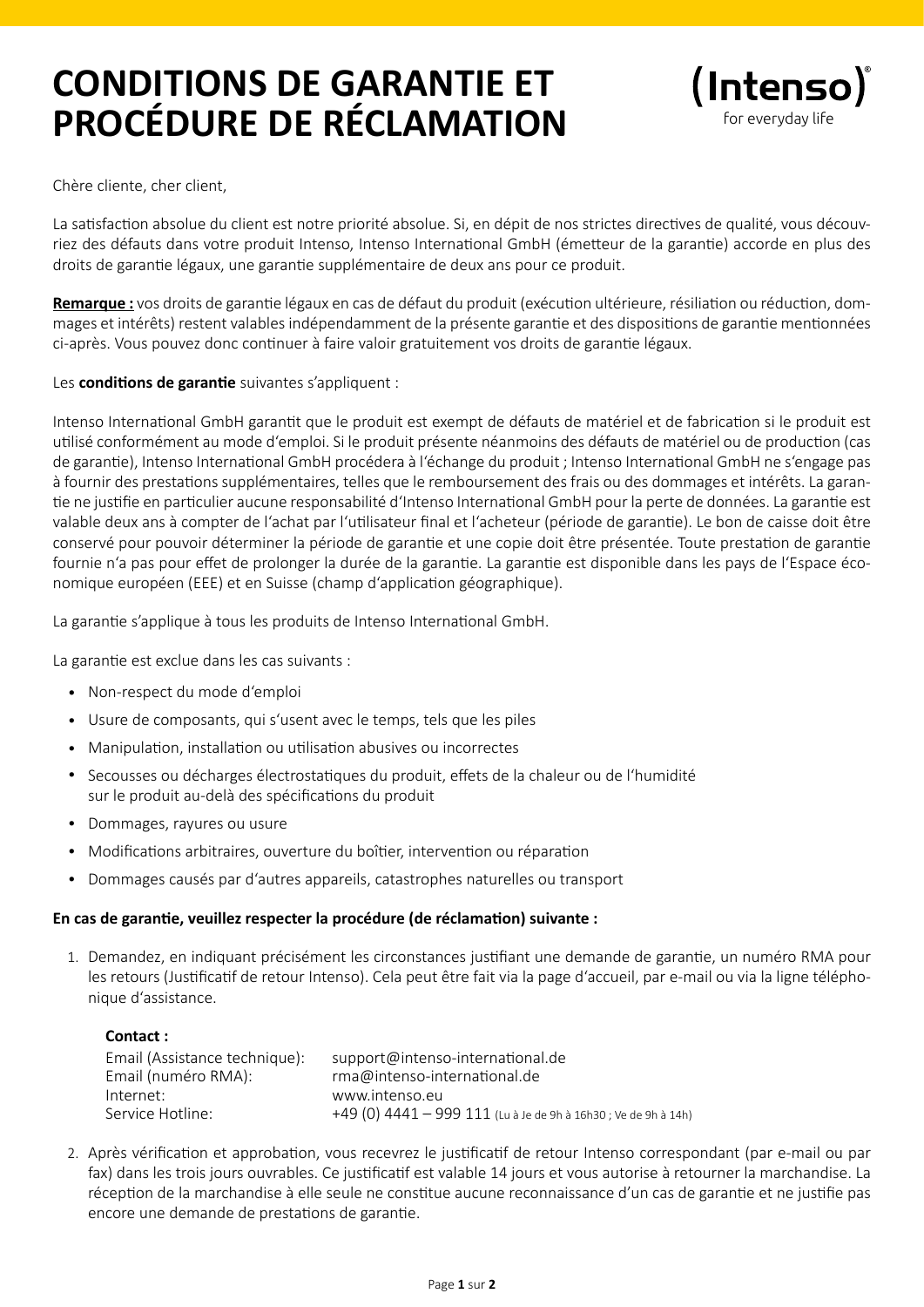

- Si le produit défectueux ne figure plus dans notre assortiment, nous vous proposons un article comparable en 3. échange. Si vous n'êtes pas d'accord avec le produit de remplacement, nous vous demandons de vous adresser au point de vente auprès duquel vous avez initialement acheté le produit pour traiter le retour.
- **Important :** emballez soigneusement le produit, y compris la copie du bon de caisse et tous les accessoires pour 4. assurer un transport en toute sécurité. Le numéro RMA doit être clairement visible sur l'emballage. Le colis doit être suffisamment affranchi. Intenso International GmbH accepte uniquement les retours qui remplissent toutes ces conditions.
- 5. Aucun retour d'articles tiers accidentellement envoyés avec les marchandises ne sera possible.
- Le délai de traitement de la réclamation peut aller jusqu'à quatre semaines. 6.
- 7. Veuillez envoyer le colis à l'adresse suivante de l'émetteur de la garantie :

**INTENSO INTERNATIONAL GMBH Service Center** *(Votre numéro RMA)* **Kopernikusstraße 12-14 D-49377 Vechta**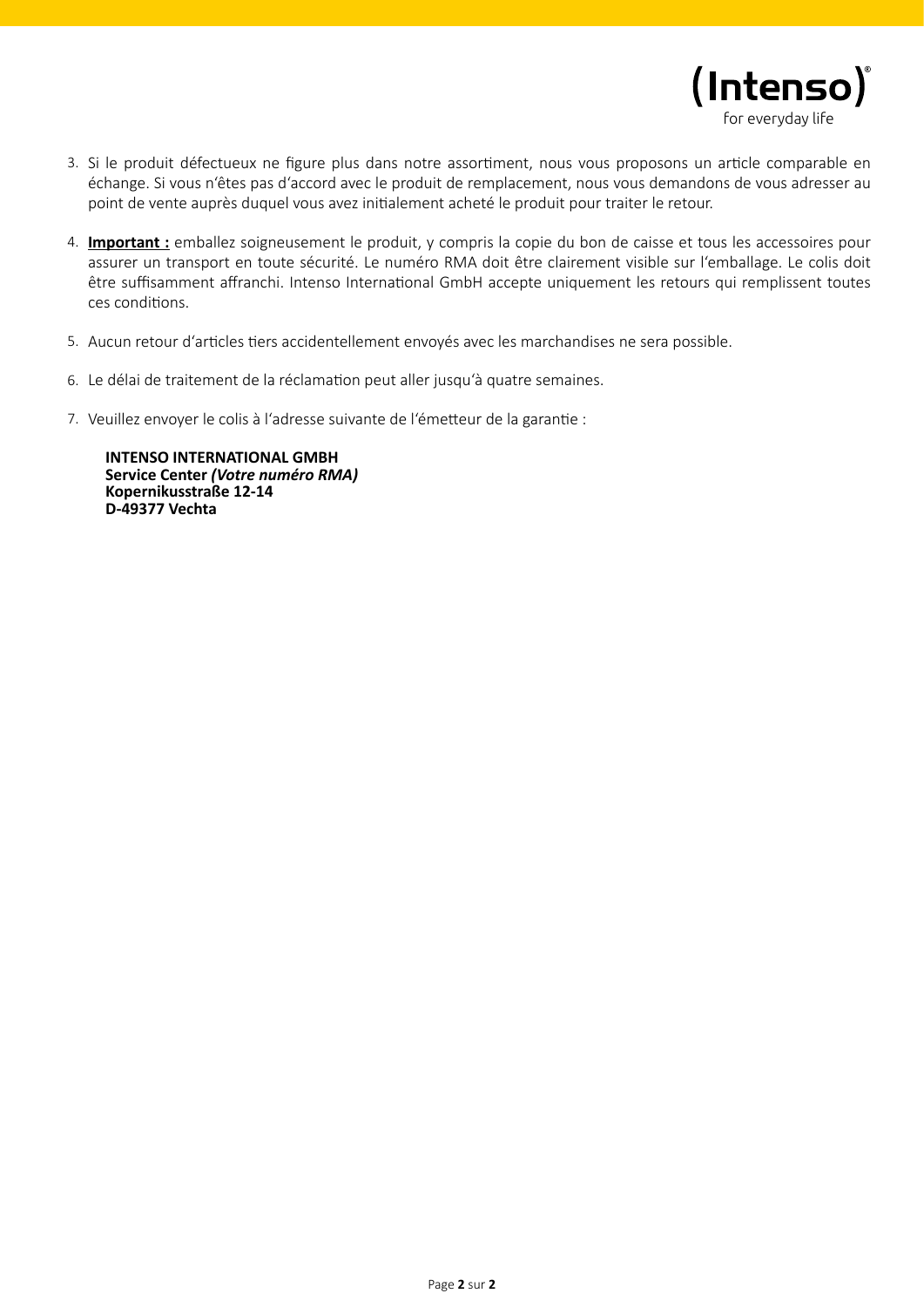## **GARANTIEBEPALINGEN EN KLACHTENPROCEDURE**



Beste klanten,

Een absolute klanttevredenheid heeft bij ons de hoogste prioriteit. Mocht u ondanks onze strenge kwaliteitsrichtlijnen gebreken aan uw Intenso product vaststellen, dan garandeert Intenso International GmbH (garantieverstrekker) naast de wettelijke rechten van de consument een vrijwillige garantie van 2 jaar voor dit product.

**Opmerking:** Uw wettelijke garantierechten in geval van gebreken aan het product (nakoming achteraf, terugtrekking of vermindering, alsmede schadevergoeding) blijven van kracht, onafhankelijk van deze garantie en de hieronder vermelde garantiebepalingen. U hebt het recht om uw wettelijke garantierechten kosteloos te blijven doen gelden.

De volgende **garantievoorwaarden** zijn van toepassing:

De Intenso International GmbH garandeert dat het product geen materiaal- en productiefouten bevat, als het gebruik van het product gebeurt in overeenstemming met de bedieningshandleiding. Indien het product desondanks een materiaalof productiefout vertoont (garantiegeval), zal Intenso International GmbH het product vervangen; Intenso International GmbH aanvaardt echter geen verdere verplichtingen voor diensten die verder gaan dan dit, zoals vergoeding van kosten of schade. De garantie rechtvaardigt in het bijzonder geen aansprakelijkheid van Intenso International GmbH voor het verlies van gegevens. De garantie geldt twee jaar lang vanaf de aankoop door de eindgebruiker en koper (garantieduur). De kassabon moet voor het bepalen van de garantieperiode bewaard en in kopie overlegd worden. Eventueel verleende garantieservices verlengen de garantietermijn niet. Het verlenen van een garantie is voor u beschikbaar in de landen van de Europese Economische Ruimte (EER) en in Zwitserland (ruimtelijke geldigheidsgebied).

De garantie geldt voor alle producten van Intenso International GmbH.

De aanspraak op garantie is in de volgende gevallen uitgesloten:

- Het niet naleven van de bedieningshandleiding •
- Slijtage van onderdelen die in de loop van de tijd slijten, zoals batterijen •
- De verkeerde of ondeskundige behandeling, installatie of toepassing •
- Schokken of elektrostatische ontlading van het product, de inwerking van warmte of vocht op het product anders dan de productspecificaties
- Beschadiging, krassen of slijtage
- Het eigenmachtig veranderen, openen van de behuizing, ingrijpen of repareren
- Schade door andere apparaten, overmacht of transport

#### **In geval van garantie moet de volgende procedure (klachtenprocedure) worden gevolgd:**

1. Vraag door precies aan te geven op welke omstandigheid u uw aanspraak op garantie wenst te baseren, een RMAnummer voor retourzendingen aan (Intenso Retourenbeleg). Dat kan via de website, per e-mail of via de Service-Hotline.

| Kontakt:                    |                                                                              |
|-----------------------------|------------------------------------------------------------------------------|
| Email (technische support): | support@intenso-international.de                                             |
| Email (RMA-nummer):         | rma@intenso-international.de                                                 |
| Internet:                   | www.intenso.eu                                                               |
| Service Hotline:            | +49 (0) 4441 - 999 111 (ma-do 09:00 uur-16.30 uur; vr 09.00 uur - 14.00 uur) |

2. Na de controle en vrijgave ontvangt u binnen drie werkdagen het desbetreffende Intenso Retourenbeleg (per e-mail of fax). Dit bewijs is 14 dagen geldig en autoriseert u voor het terugzenden van het product. De exclusieve aanvaarding van de goederen vormt geen erkenning van een garantiegeval en vestigt geen enkele aanspraak op garantie.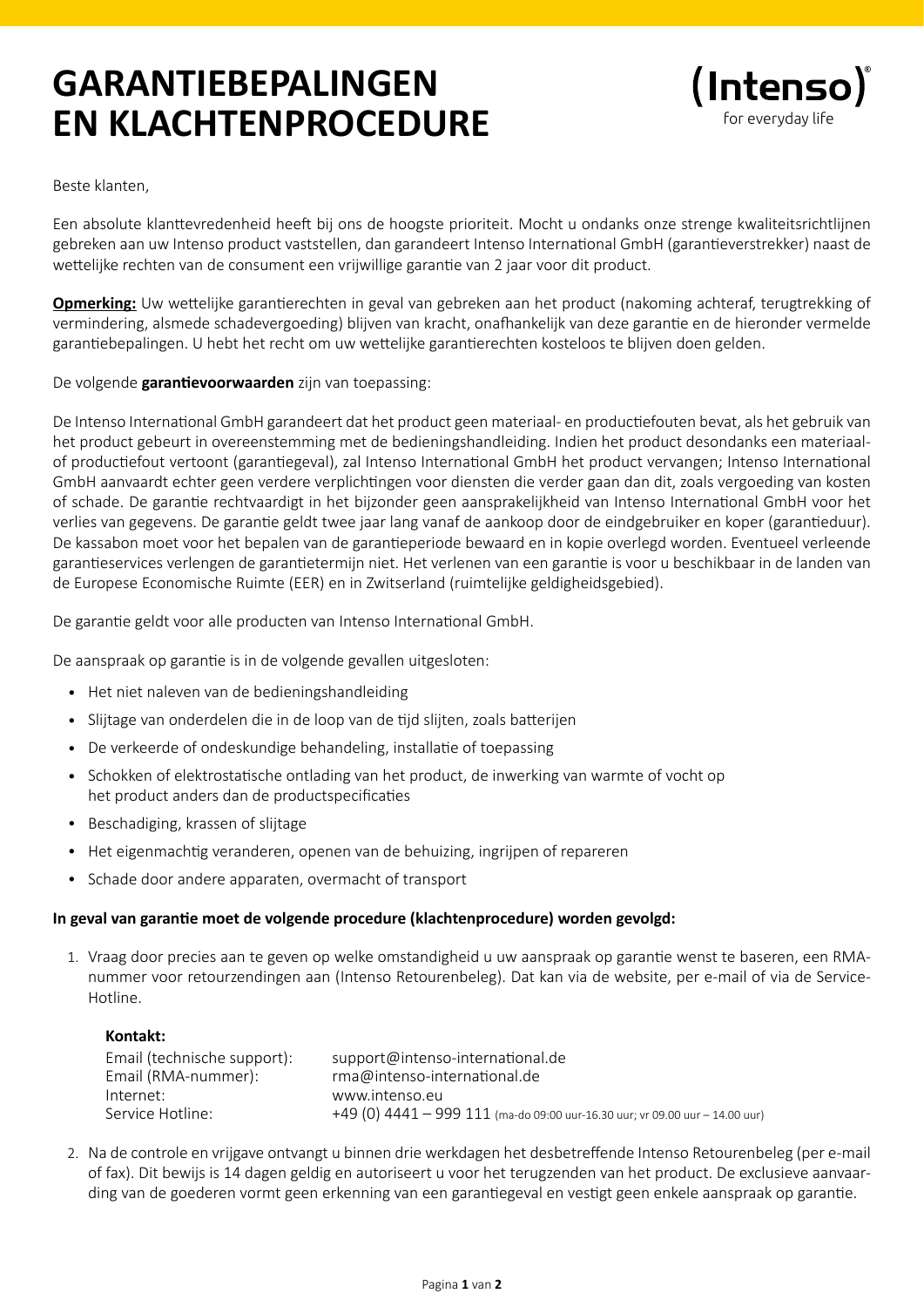

- 3. Zit het gereclameerde product niet meer in ons assortiment, dan bieden wij u een vergelijkbaar artikel aan als vervangend product. Als u niet akkoord gaat met het vervangende product, verzoeken wij u de reclamatie af te handelen via het verkooppunt, waar u het product oorspronkelijk gekocht hebt.
- 4. Belangrijk: verpak het product inclusief de kopie van de kassabon en alle accessoires transportveilig. Het Intenso Retourenbeleg moet duidelijk zichtbaar op het pakket zijn aangebracht. Het pakket moet voldoende gefrankeerd zijn. Intenso International GmbH accepteert alleen retourzendingen die aan al deze voorwaarden voldoen.
- Een retourzending met per ongeluk ook ingesloten vreemde artikelen is niet mogelijk. 5.
- 6. De bewerkingsduur van de reclamatie kan tot vier weken bedragen.
- 7. Stuur het pakket a.u.b. naar het volgende adres van de garantieverstrekker:

**INTENSO INTERNATIONAL GMBH Service Center** *(uw RMA-nummer)* **Kopernikusstraße 12-14 D-49377 Vechta**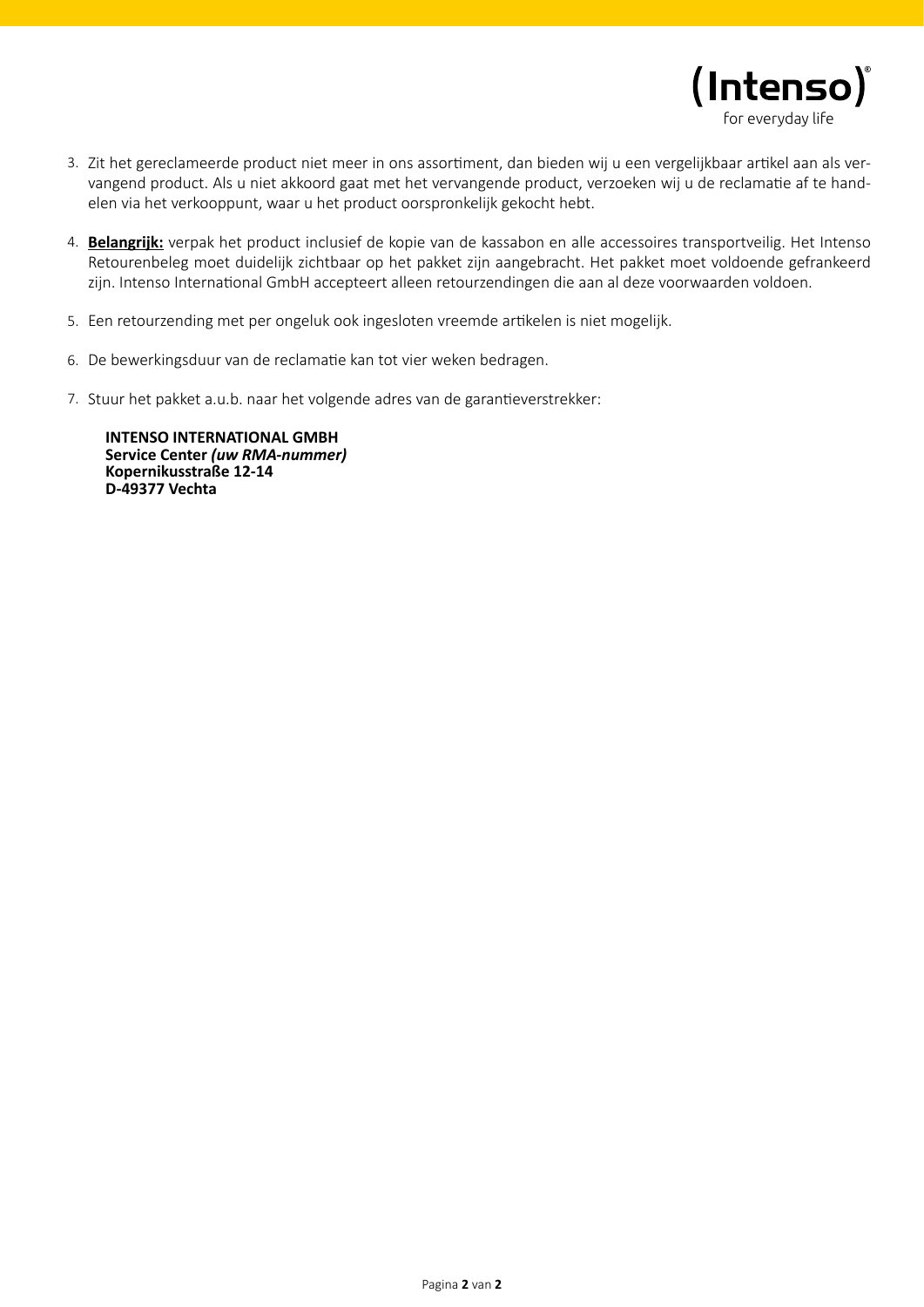## **PRESCRIZIONI DI GARANZIA EP ROCEDURA DI RECLAMO**



#### Cara/caro cliente,

per la noi la soddisfazione del cliente è la priorità assoluta. Se, nonostante i rigorosi controlli qualitativi, dovesse riscontrare carenze nel nostro prodotto, oltre alla garanzia prevista per legge, Intenso International GmbH (garante) in qualità di produttore, le offre una garanzia supplementare di due anni.

**Nota:** I vostri diritti di garanzia legali nel caso in cui vi siano difetti del prodotto (prestazioni successive, recesso o riduzione, risarcimento danni) rimarranno in vigore indipendentemente dalla presente garanzia e dalle disposizioni di garanzia riportate qui di seguito. Di conseguenza potrete continuare a far valere i vostri diritti di garanzia legale a titolo gratuito.

#### Verranno applicate le seguenti **prescrizioni di garanzia**:

Intenso International GmbH garantisce che il prodotto è privo di difetti nei materiali e di produzione, se viene utilizzato nel rispetto delle istruzioni d'uso. Se il prodotto dovesse comunque avere dei difetti di materiale o di produzione (caso di garanzia), la società Intenso International GmbH sostituirà il prodotto; inoltre, Intenso International GmbH non è tenuta a fornire prestazioni aggiuntive, quali ad esempio il risarcimento delle spese o dei danni. Nell'ambito delle prestazioni di garanzia, Intenso International GmbH declina qualsiasi responsabilità per la perdita di dati. La garanzia è valida due anni dalla data di acquisto da parte del consumatore finale e acquirente (durata della garanzia). Lo scontrino deve essere conservato per determinare il periodo della garanzia e deve essere presentato in copia. I servizi di garanzia prestati non comportano alcuna estensione del periodo di garanzia. Vengono offerte le prestazioni di garanzia previste nei Paesi dello Spazio Economico Europeo (SEE) e in Svizzera (validità geografica).

La garanzia verrà applicata a tutti i prodotti della società Intenso International GmbH.

La garanzia decade nei seguenti casi:

- Mancata osservanza delle istruzioni d'uso •
- Consumo di parti soggette a normale usura, ad es. le batterie •
- Uso, installazione o applicazione improprio o scorretto •
- Il prodotto è stato sottoposto a urti o a scariche elettrostatiche, all'azione del calore e dell'umidità in misura eccessiva rispetto alla tolleranza precisata nei dati tecnici
- Danneggiamenti, graffi o usura •
- Modifiche, apertura del corpo esterno, manipolazione o riparazione eseguita autonomamente dall'utente •
- Danni causati da altri apparecchi, forza maggiore o trasporto •

#### **Nel caso di garanzia si deve rispettare la procedura (di reclamo) riportata qui di seguito:**

1. Richieda, indicando esattamente le circostanze, sulle quali vorrebbe basare il suo diritto di garanzia da far valere, un numero RMA per la restituzione (bolla di reso Intenso). La richiesta può essere inoltrata tramite homepage, e-mail o telefonicamente al centro di assistenza.

#### **Contatto:**

| Email (supporto tecnico): | support@intenso-international.de                                |
|---------------------------|-----------------------------------------------------------------|
| Email (numero RMA):       | $rma@intenso-international.de$                                  |
| Internet:                 | www.intenso.eu                                                  |
| Service Hotline:          | +49 (0) 4441 - 999 111 (Lu.- Gio. 09:00-16:30; Ve. 09:00-14:00) |

2. Una volta eseguite le verifiche, le invieremo entro tre giorni lavorativi la bolla di reso Intenso (per e-mail o fax). La bolla di reso è valida per 14 giorni e la autorizza alla restituzione della merce. La pura accettazione della merce non costituisce alcun riconoscimento di un caso di garanzia e non giustifica alcun diritto di garanzia.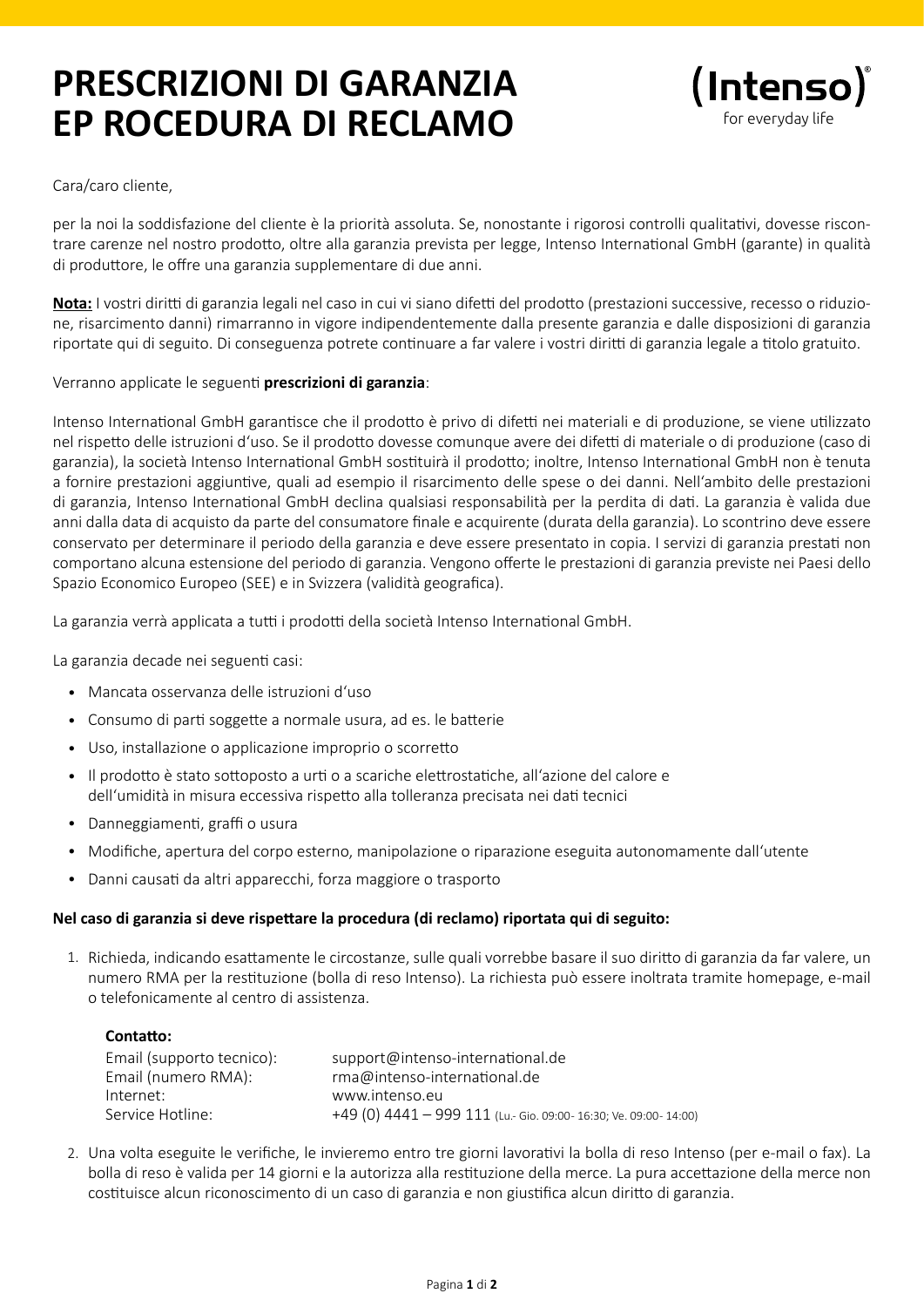

- 3. Se il prodotto oggetto del reclamo non fa più parte del nostro assortimento, le offriamo un prodotto simile in sostituzione. Se non è d'accordo con la sostituzione, la invitiamo a presentare il reclamo al punto vendita presso il quale ha accettato il prodotto.
- **Importante:** confezionare il prodotto in modo sicuro per il trasporto, includendo una copia dello scontrino e degli 4. accessori. La bolla di reso di Intenso deve essere ben visibile sul pacchetto. Il pacchetto deve essere affrancato in misura sufficiente. Intenso International GmbH accetta solo restituzioni conformi a tutte queste condizioni.
- 5. Gli articoli inclusi per errore nel pacchetto non saranno rispediti.
- 6. L'evasione del reclamo può richiedere fino a quattro settimane.
- 7. Il pacchetto deve essere inviato al seguente indirizzo del garante:

**INTENSO INTERNATIONAL GMBH Service Center** *(indicare qui il numero RMA)* **Kopernikusstraße 12-14 D-49377 Vechta**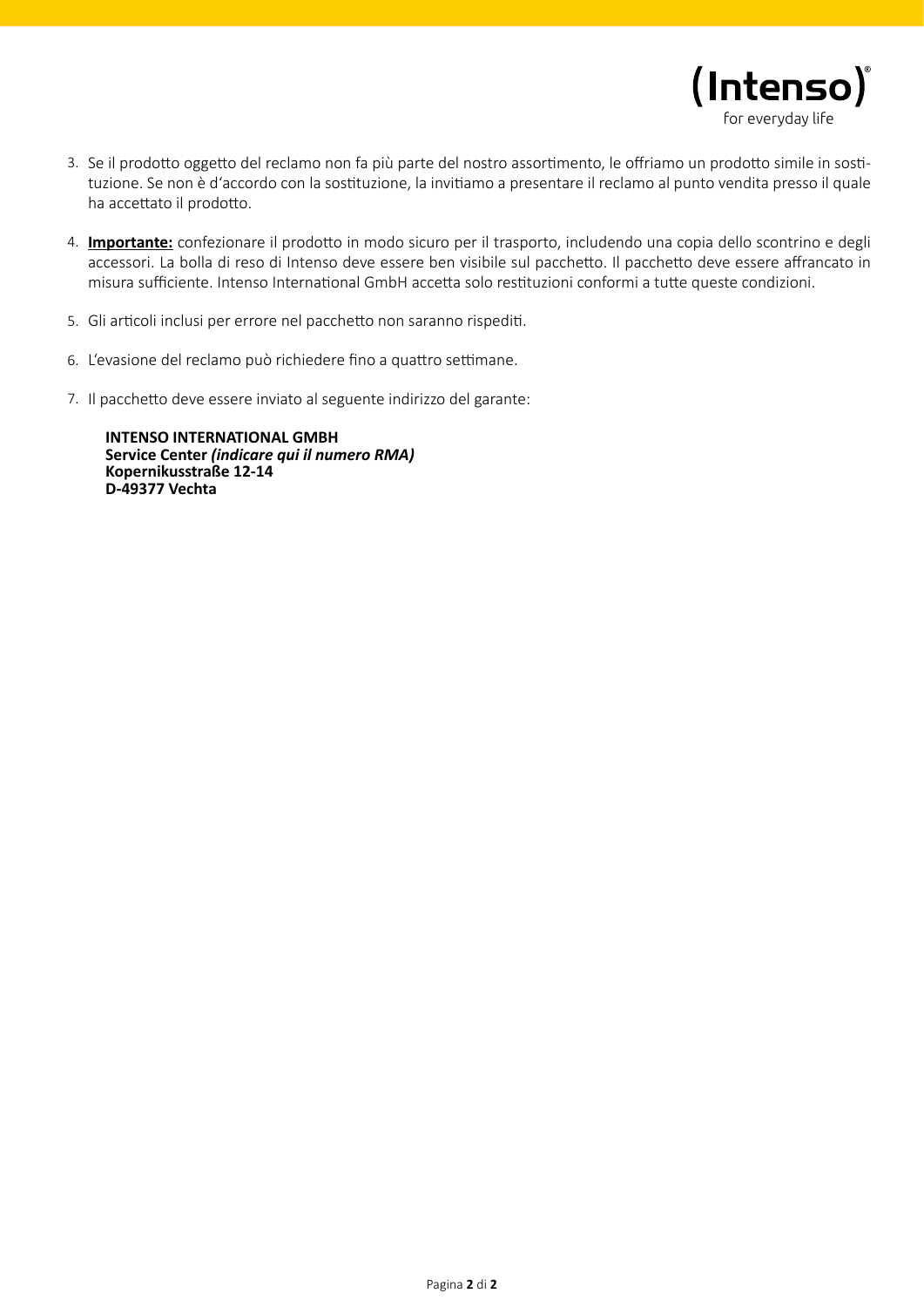## **CONDICIONES DE GARANTÍA Y PROCESO DE RECLAMACIÓN**



#### Estimado/a cliente/a:

La absoluta satisfacción del cliente es para nosotros una gran prioridad. En el caso de que detecte defectos en su producto de Intenso a pesar de nuestras estrictas directrices de calidad, Intenso International GmbH (el garante) le concederá una garantía voluntaria de dos años para este producto.

**Nota:** Sus derechos de garantía legales en caso de defectos en el producto (ejecución posterior, cancelación o reducción, compensación) son independientes de esta garantía y de las condiciones de garantía especificadas a continuación. Por lo tanto, puede seguir ejerciendo sus derechos de garantía legales de forma gratuita.

#### Se aplican las siguientes **condiciones de garantía**:

Intenso International GmbH garantiza que el producto no tiene ningún defecto de material ni de producción si se utiliza de acuerdo con el manual de instrucciones. Si aun así el producto presentara defectos de material o de producción (caso de garantía), Intenso International GmbH reemplazará el producto; Intenso International GmbH no se compromete a proporcionar ningún servicio adicional, como la indemnización por gastos o daños. La garantía no establece sobre todo ninguna responsabilidad de Intenso International GmbH por la pérdida de datos. La garantía es válida durante dos años desde la fecha de compra del usuario final y comprador (duración de la garantía). La factura de compra se debe guardar para determinar el período de garantía y se debe presentar una copia. Los servicios de garantía prestados no dan lugar a una extensión del período de garantía. El servicio de garantía está a su disposición en los países del Espacio Económico Europeo (EEE), así como en Suiza (ámbito de aplicación territorial).

La garantía se aplica a todos los productos de Intenso International GmbH.

El uso de la garantía está excluido en los siguientes casos:

- incumplimiento del manual de instrucciones •
- desgaste de las piezas por el tiempo, por ejemplo las baterías •
- manejo, instalación o uso indebido o inadecuado •
- vibraciones o descarga electrostática del producto, exposición al calor o la humedad en el producto más allá de las especificaciones del mismo
- daño, arañazo o desgaste •
- alteración no autorizada, apertura de la carcasa, intervención o reparación •
- daños causados por otros dispositivos, fuerza mayor o transporte •

#### **En caso de hacer uso de la garantía, se debe observar el siguiente procedimiento (reclamación):**

1. Solicite, especificando los motivos en los que basa su reclamación de garantía, un número RMA para las devoluciones (comprobante de devolución de Intenso). Este se puede puede realizar a través de la página web, correo electrónico o servicio de atención al cliente.

| Contacto:                |                                                                           |
|--------------------------|---------------------------------------------------------------------------|
| Email (soporte técnico): | support@intenso-international.de                                          |
| Email (número RMA):      | rma@intenso-international.de                                              |
| Internet:                | www.intenso.eu                                                            |
| Service Hotline:         | +49 (0) 4441 - 999 111 (Lu.-Ju. 09:00-16:30 horas; Vi. 09:00-14:00 horas) |

2. Después de llevar a cabo la comprobación y aprobación, recibirá el correspondiente comprobante de devolución de Intenso (por correo electrónico o fax) en un plazo de tres días laborables. Este comprobante es válido 14 días y le autoriza a devolver el producto. La mera aceptación de la mercancía no constituye el reconocimiento del derecho de garantía y no acredita ningún derecho a los servicios de garantía.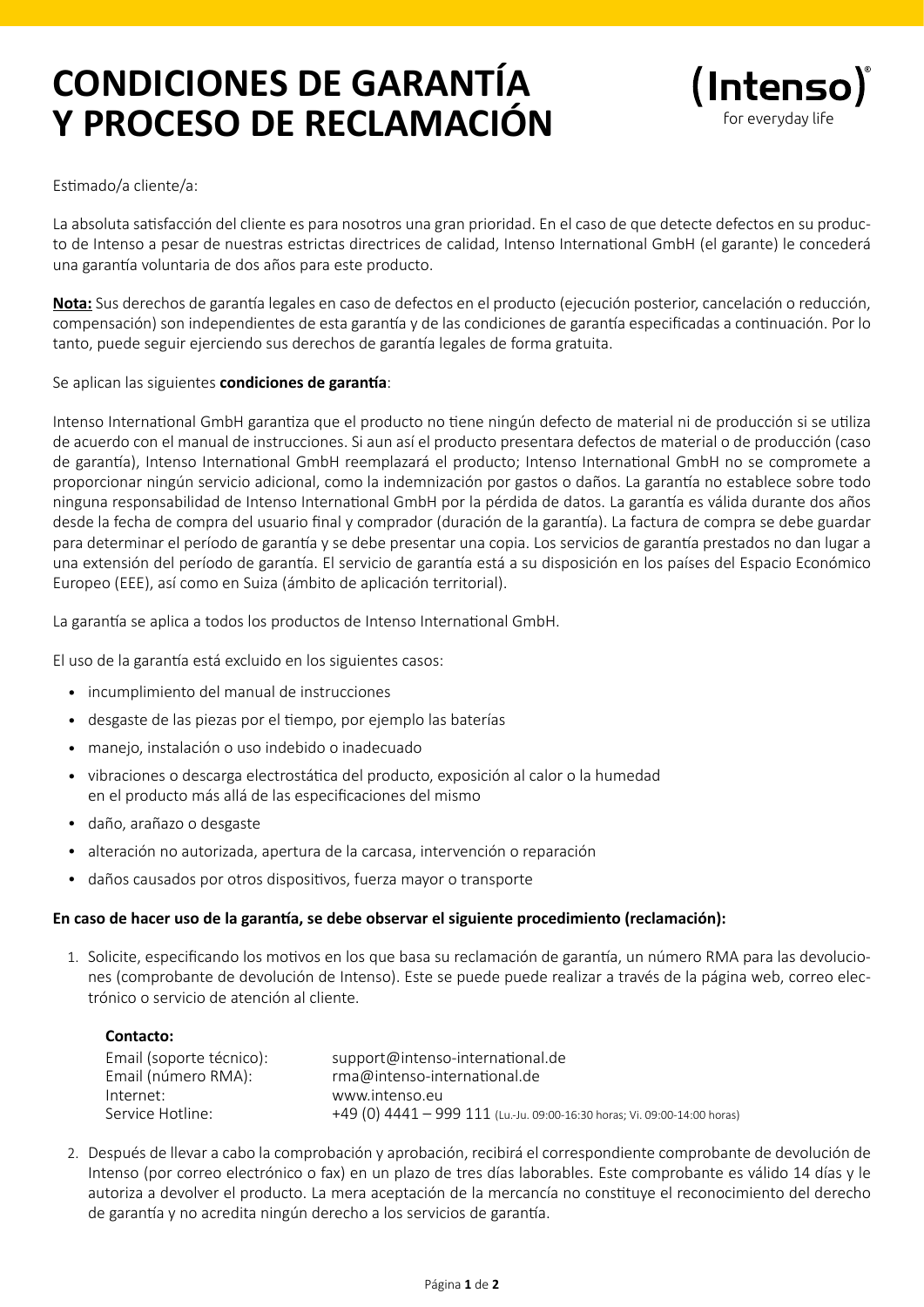

- Si el producto reclamado ya no está en nuestra gama de productos, le ofreceremos un artículo similar como produc-3. to de reemplazo. Si no está de acuerdo con el producto de reemplazo, le pedimos que realice la queja a través del punto de venta donde compró el producto originalmente.
- **Importante:** empaquete el producto incluyendo la copia de la factura de compra y todos los accesorios para un 4. transporte seguro. El comprobante de devolución Intenso debe estar visible en el paquete. El paquete debe estar sellado. Intenso International GmbH solo acepta devoluciones que cumplan todas las condiciones.
- 5. No es posible la devolución de artículos enviados de manera accidental con artículos de otros fabricantes.
- El tiempo de procesamiento de la reclamación puede durar hasta cuatro semanas. 6.
- 7. Por favor, envíe el paquete a la siguiente dirección del garante:

**INTENSO INTERNATIONAL GMBH Service Center** *(Su número RMA)* **Kopernikusstraße 12-14 D-49377 Vechta**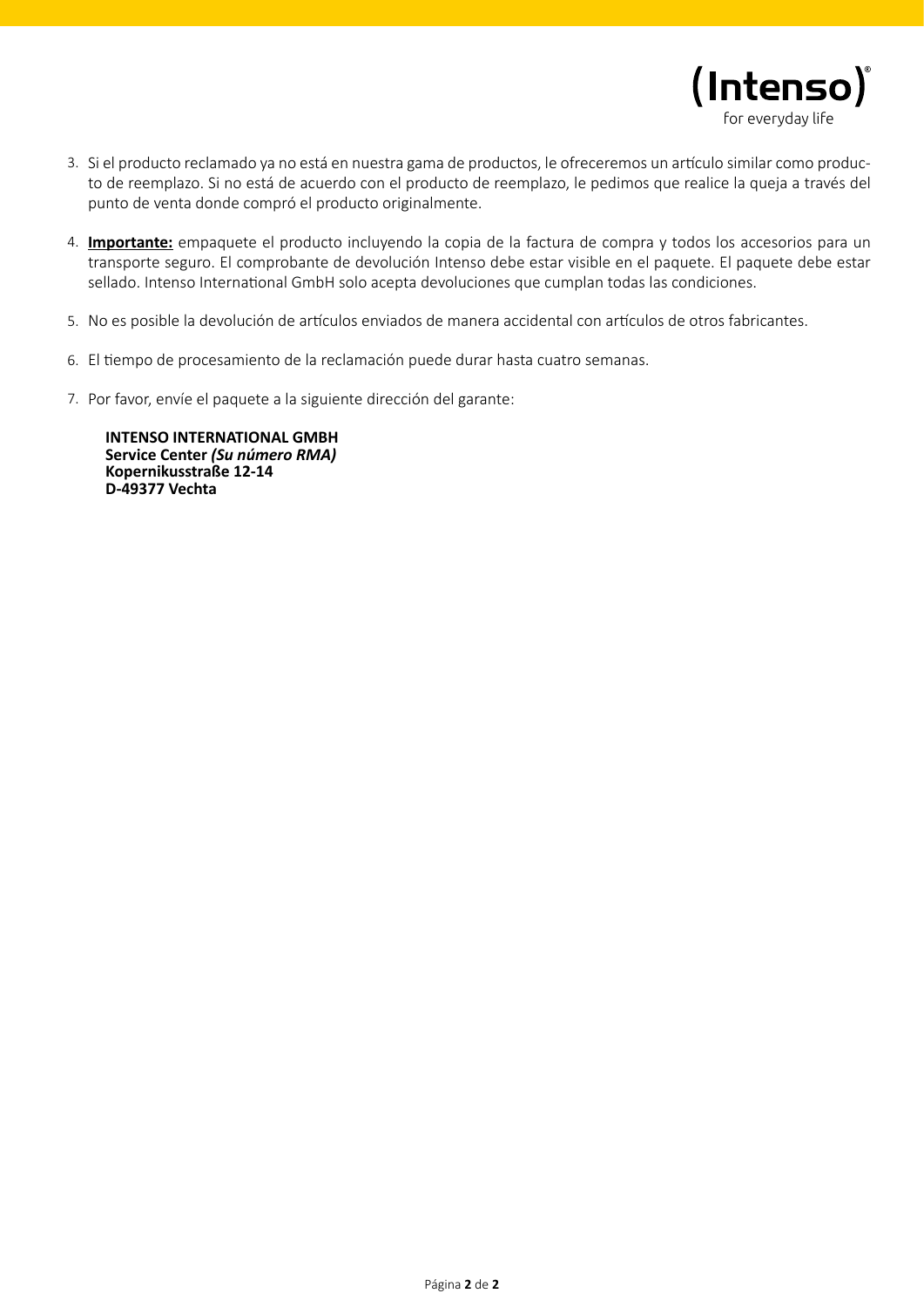## **DISPOSIÇÕES DE GARANTIA E PROCESSO DE RECLAMAÇÃO**



Estimada cliente, Estimado cliente,

A satisfação dos clientes é para nós uma prioridade absoluta. Se, apesar das nossas rigorosas diretrizes de qualidade, detetar anomalias no seu produto Intenso, a empresa Intenso International GmbH (garante) concede, para além dos direitos legais de garantia, uma garantia voluntária de dois anos sobre este produto.

**Nota:** Os seus direitos legais de garantia em caso de defeitos no produto (cumprimento posterior, retirada ou redução, indemnização por danos) aplicam-se independentemente desta garantia e das disposições relacionadas com a garantia abaixo indicadas. Poderá, portanto, continuar a exercer os seus direitos de garantia legais gratuitamente no futuro.

#### Aplicam-se as seguintes **condições de garantia**:

Intenso International GmbH garante que o produto não tem defeitos de material e de produção se o produto for usado em conformidade com as instruções de uso. Se o produto tiver defeitos de material ou de produção (caso de garantia), a Intenso International GmbH substituirá o produto; contudo, a Intenso International GmbH não assume a obrigação de fornecer serviços adicionais, tais como compensação por despesas ou danos. A garantia não fundamenta em especial responsabilidade da Intenso International GmbH pela perda de dados. A garantia é válida por dois anos a partir da compra pelo consumidor final e pelo comprador (período de garantia). O talão de compra deve ser guardado para determinar o período de garantia e é apresentado em cópia. Os serviços de garantia prestados não conduzem a uma extensão do período de garantia. As prestações de garantia estão disponíveis nos países do Espaço Económico Europeu (EEE) e na Suíça (extensão territorial).

A garantia aplica-se a todos os produtos da Intenso International GmbH.

A utilização da garantia está excluída nos casos seguintes:

- Incumprimento das instruções de uso •
- Desgaste de peças que se gastem ao longo do tempo, como p. ex. pilhas •
- Tratamento, instalação ou utilização abusiva ou incorreta •
- Vibrações ou descarga eletrostática do produto, efeitos de calor ou humidade sobre o produto fora das especificações do produto
- Danificação, riscos ou desgaste •
- Alteração arbitrária, abertura da carcaça, intervenção ou reparação •
- Danos provocados por outros dispositivos, força maior ou transporte •

#### **No caso de uma garantia, deve ser seguido o seguinte procedimento (reclamação):**

Peça, indicando a circunstância exacta em que se baseia o seu pedido de garantia, um número RMA para devoluções 1. (documento de devolução Intenso). Tal pode ser realizado através da página de internet, por e-mail ou através da linha direta de assistência.

| Contacto:              |                                                                                         |
|------------------------|-----------------------------------------------------------------------------------------|
| Email (apoio técnico): | support@intenso-international.de                                                        |
| Email (número RMA):    | rma@intenso-international.de                                                            |
| Internet:              | www.intenso.eu                                                                          |
| Service Hotline:       | +49 (0) 4441 - 999 111 (2ª feira- 5ª feira 09:00 h- 16:30 h; 6ª feira 09:00 h- 14:00 h) |

2. Após verificação e confirmação, recebe o respetivo documento de devolução Intenso dentro de três dias úteis (por e-mail ou fax). Este documento é válido por 14 dias e autoriza-o a devolver o produto. Com a receção do produto não aceitamos quaisquer reivindicações. Estas só existem após o fim de uma verificação conclusiva da reclamação. A aceitação dos bens não significa que a reclamação da garantia tenha sido reconhecida. A aceitação dos bens também não constitui uma reclamação ao abrigo da garantia.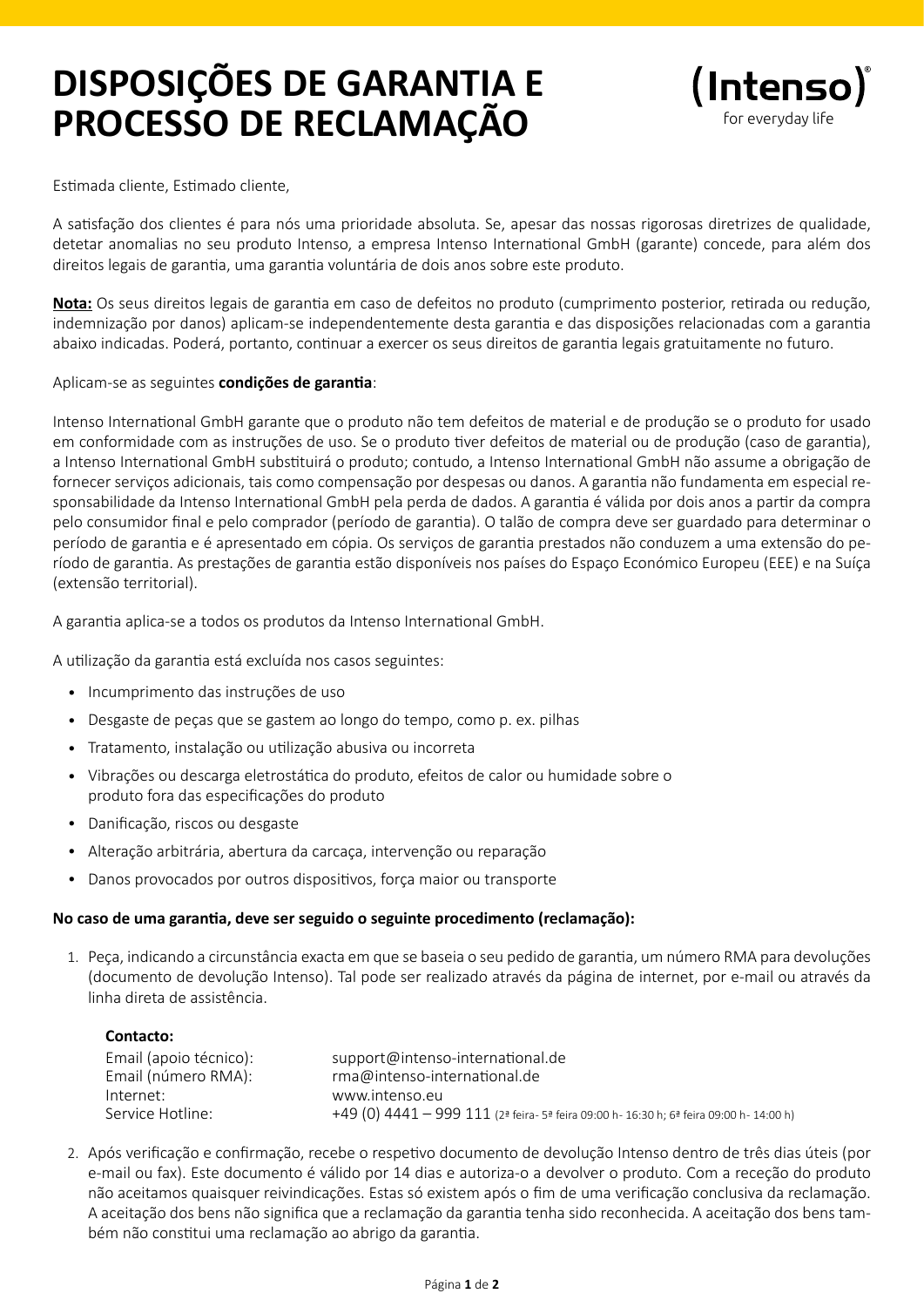

- Se já não tivermos o produto reclamado no programa, propomos-lhe um artigo similar como produto de substitu-3. ição. Se não estiver de acordo com o produto de substituição, pedimos-lhe que processe a reclamação através do ponto de venda no qual originalmente adquiriu o produto.
- **Importante:** embale o produto de modo seguro para o transporte, juntamente com a cópia do talão de compra e 4. todos os acessórios. O documento de devolução Intenso tem de estar colocado muito visivelmente no pacote. O pacote tem de ser enviado com o porte pago. A Intenso International GmbH só aceita devoluções que preencham todas estas condições.
- 5. Não é possível uma devolução de artigos de terceiros que tenham sido enviados por engano.
- 6. O tempo de processamento da reclamação pode chegar a quatro semanas.
- 7. Por favor envie o pacote para o seguinte endereço do garante:

**INTENSO INTERNATIONAL GMBH Service Center** *(o seu número RMA)* **Kopernikusstraße 12-14 D-49377 Vechta**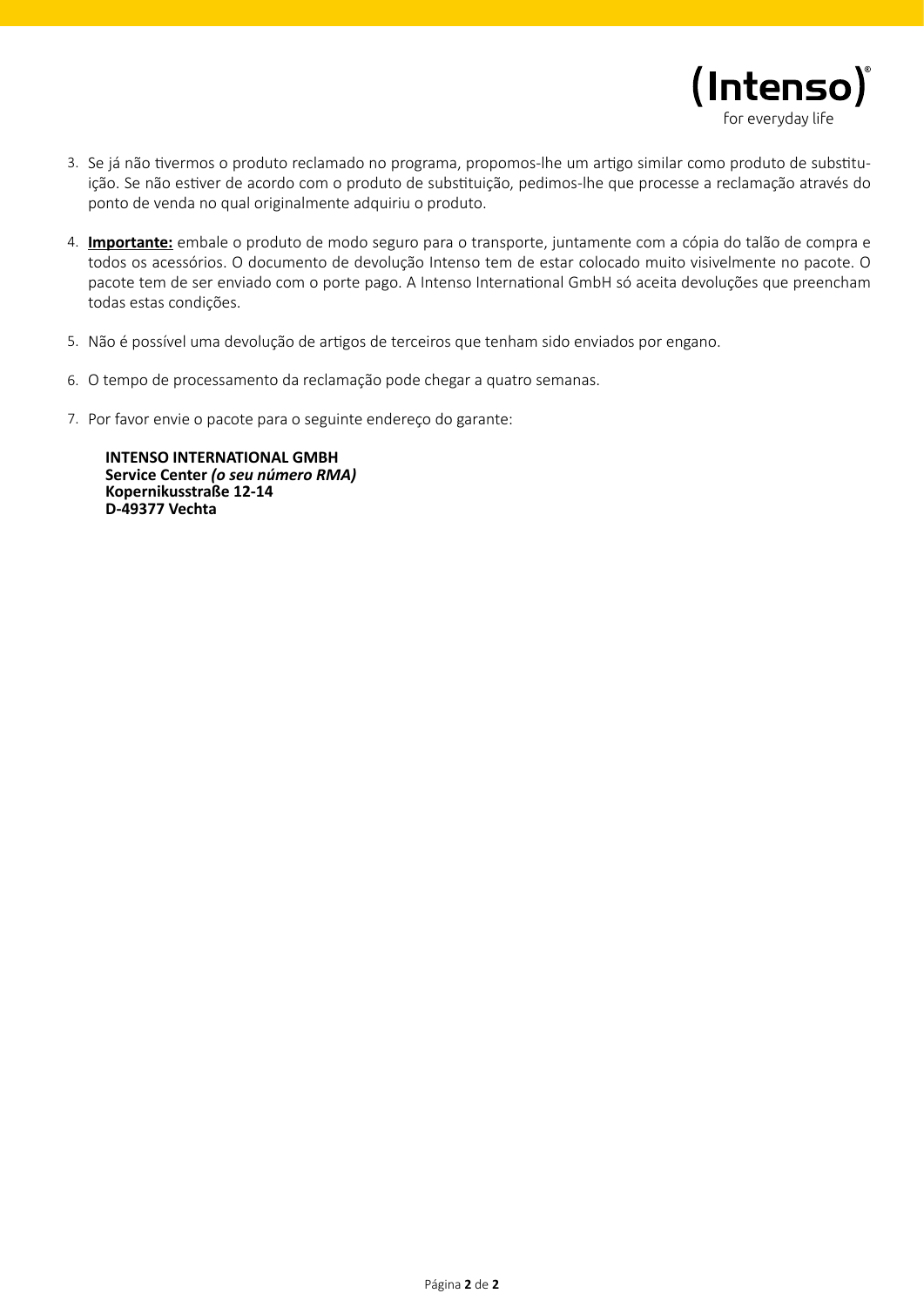# **ZÁRUČNÍ PODMÍNKY A PRŮBĚH REKLAMACE**



#### Milí zákazníci,

Vaše naprostá spokojenost je pro nás nejvyšší prioritou. Pro případ, že byste zjistili, že navzdory našim přísným směrnicím jakosti vykazuje Váš produkt Intenso vady, poskytuje společnost Intenso International GmbH (ručitel) vedle zákonných práv z vadného plnění dobrovolnou, dvouletou záruku na tyto produkty.

**Upozornění:** Vaše zákonná práva ze záruky v případě závad produktu (náhradní plnění, odstoupení nebo sleva, náhrada škody) zůstávají zachována nezávisle na této záruce a níže uvedených záručních podmínkách. Svá zákonná práva ze záruky můžete tedy nárokovat i nadále bezplatně.

#### Platí následující **záruční podmínky**:

Společnost Intenso International GmbH garantuje, že výrobek je bez materiálových a výrobních vad, pokud je používán v souladu s návodem k obsluze. Pokud by výrobek přesto vykazoval materiálovou nebo výrobní vadu (záruční případ), společnost Intenso International GmbH výrobek vymění; Intenso International GmbH se nezavazuje poskytovat další planění, např. náhradu nákladů nebo škody. Záruka zejména nepředstavuje odpovědnost společnosti Intenso International GmbH za ztrátu dat. Záruka platí dva roky poté, co produkt koupil konečný spotřebitel a kupující (záruční doba). Pro určení záruční doby uschovejte účtenku a předložte poté kopii. Poskytnutá plnění ze záruky neprodlužují dobu trvání záruky. Plnění ze záruky se poskytují v zemích Evropského hospodářského prostoru (EHP) a ve Švýcarsku (územní rozsah záruky).

Záruka se vztahuje na všechny výrobky společnosti Intenso International GmbH.

Poskytnutí plnění ze záruky je vyloučeno v následujících případech:

- nedodržení návodu k obsluze •
- opotřebení dílů, které v průběhu času podléhají opotřebení, např. baterie •
- nesprávná nebo neodborná manipulace, instalace či použití •
- vibrace nebo elektrostatický výboj produktu, působení tepla nebo vlhka na produkt nad rámec produktové specifikace
- poškození, škrábance nebo opotřebení •
- svévolné změny, otevření krytu, zásahy nebo opravy •
- škody způsobené jiným zařízením, vyšší mocí či přepravou •

#### **V případě záruky je nutné dodržet následující postup (reklamace):**

1. Vyžádejte si RMA číslo pro vrácení zboží (doklad společnosti Intenso pro vrácení), a to s přesným popisem okolností, kterými chcete podpořit svůj nárok na záruku. Můžete tak učinit přes domovské stránky, e-mail nebo servisní horkou linku.

#### **Kontakt:**

| Email (technická podpora): | support@intenso-international.de                                         |
|----------------------------|--------------------------------------------------------------------------|
| Email (RMA číslo):         | rma@intenso-international.de                                             |
| Internet:                  | www.intenso.eu                                                           |
| Servisní horká linka:      | +49 (0) $4441 - 999$ 111 (Po - Čt 9:00 h - 16:30 h; Pá 9:00 h - 14:00 h) |

Po ověření a schválení obdržíte do tří pracovních dnů příslušný doklad společnosti Intenso pro vrácení (e-mailem 2. nebo faxem). Tento doklad je platný 14 dní a opravňuje Vás k vrácení zboží. Samotné převzetí zboží nepředstavuje uznání případu záruky a nezakládá ani nároky na záruční plnění.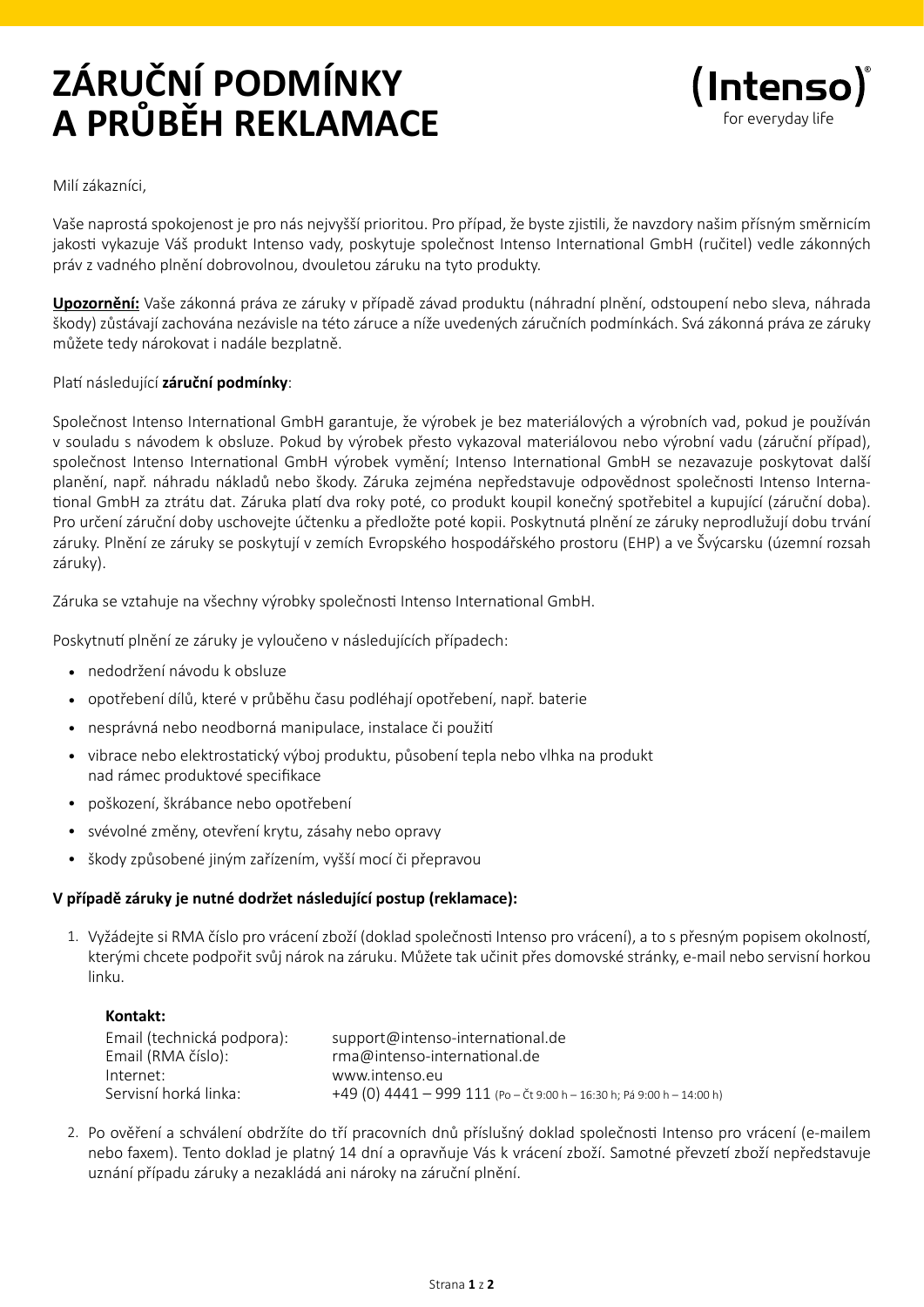

- 3. V případě, že reklamovaný produkt už nebudeme mít v sortimentu, nabídneme Vám pro výměnu srovnatelný produkt. Pokud o takový produkt nemáte zájem, obraťte se prosím s reklamací na prodejní místo, kde jste produkt původně pořídili.
- **Důležité:** Zabalte produkt včetně kopie účtenky a veškerého příslušenství bezpečně pro přepravu. Vrácenka Intenso 4. musí být na balíku dobře viditelná. Balík musí být dostatečně ofrankovaný. Společnost Intenso International GmbH přijímá zásilky s vráceným zbožím pouze při splnění všech těchto podmínek.
- 5. Není možné vrátit zboží s cizími produkty zaslanými nedopatřením společně.
- 6. Doba zpracování reklamace může činit až čtyři týdny.
- 7. Balík zašlete na následující adresu ručitele:

**INTENSO INTERNATIONAL GMBH Service Center** *(Ihre RMA-Nummer)* **Kopernikusstraße 12-14 D-49377 Vechta**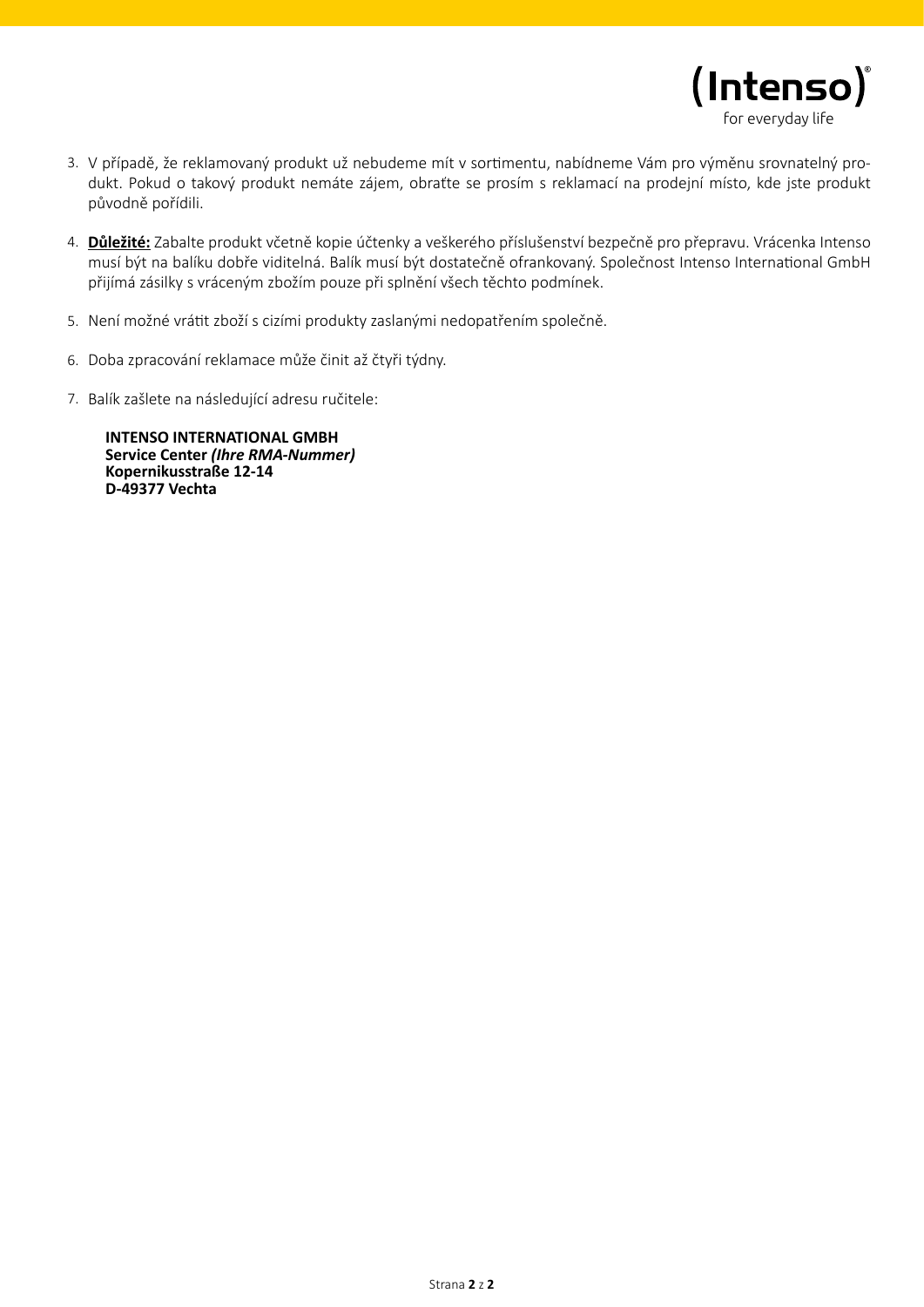### **ODREDBE POVEZANE S GARANCIJOM I POSTUPAK REKLAMACIJE**



Dragi kupci,

apsolutno zadovoljstvo kupaca nama je najveći prioritet. Ukoliko bi usprkos našim strogim smjernicama kakvoće na Vašem Intenso proizvodu ustvrdili nedostatak, Intenso International GmbH (davatelj garancije) Vam pored zakonskih prava na garanciju daje dobrovoljnu, dvogodišnju garanciju za ovaj proizvod.

**Napomena:** Vaša zakonska prava iz zakonske garancije u slučaju nedostataka proizvoda (naknadno davanje, odustanak od ugovora ili snižavanje cijene, naknada štete) ostaju na snazi neovisno o ovoj garanciji i dolje navedenim odredbama povezanim s garancijom. Zato možete i dalje besplatno ostvarivati svoja zakonska prava na temelju garancije.

#### Vrijede sljedeće **odredbe povezane s garancijom**:

Intenso International GmbH garantira, da je proizvod slobodan od grešaka u materijalu i proizvodnji, ukoliko se proizvod koristi u skladu sa Uputama za uporabu. Ako unatoč tome proizvod ima nedostatke u pogledu materijala ili izrade (garancijski slučaj) Intenso International GmbH će zamijeniti proizvod; Intenso International GmbH ne obvezuje se na dodatna davanja, kao što je povrat troškova ili naknada štete. Garancija posebno ne opravdava pravo na odgovornost Intenso International GmbH za gubitak podataka. Garancija vrijedi dvije godine od kupnje od strane krajnjeg potrošača i kupca (trajanje garancije).Blagajnički račun treba čuvati u svrhu utvrđivanja vremena trajanja garancije i priložiti u fotokopiji. Izvršene garancijske usluge ne produžuju garantni rok. Usluge na osnovi garancije na raspolaganju Vam stoje u zemljama Europskog privrednog prostora (EWR) te u Švicarskoj (prostorno područje valjanosti).

Garancija se odnosi na sve proizvode tvrtke Intenso International GmbH.

Traženje prava na osnovi garancije isključeno je u sljedećim slučajevima:

- nepoštivanje Upute za uporabu •
- habanje dijelova, koji se vremenom istroše, kao npr. Baterije •
- zlouporaba ili nestručno rukovanje, instalacija ili primjena •
- potresanje ili elektrostatičko pražnjenje proizvoda, utjecaj topline ili vlage na proizvod izvan specifikacije proizvoda
- oštećenja, ogrebena mjesta ili habanje •
- vlastite preinake, otvaranje kućišta, zahvati ili popravke
- štete kroz druge uređaje, viša sila ili transport •

#### **U slučaju garancije postupajte u skladu sa sljedećim postupkom (reklamacija):**

1. Za slanje natrag zatražite uz detaljno navođenje okolnosti na kojima želite utemeljiti svoj zahtjev po osnovi garancije, RMA broj (Intenso potvrda o vraćanju robe). On se može zatražiti preko internetske stranice, putem e-pošte ili preko servisne telefonske linije.

### **Kontakt:**  Email (tehnička podrška): support@intenso-international.de Email (RMA-broj): rma@intenso-international.de Internet: www.intenso.eu Servisna telefonska linija: +49 (0) 4441 – 999 111 (pon.- čet. 09:00 sati- 16:30 sati; pet. 09:00 sati- 14:00 sati)

2. Nakon provjere i odobrenja unutar tri radna dobit ćete odgovarajuću Intenso potvrdu za vraćanje robe (putem e-pošte ili telefaksa). Ova potvrda vrijedi 14 dana i ovlašćuje Vas za slanje robe natrag. Samo zaprimanje robe nije istovjetno prihvaćanju zahtjeva na temelju garancije i ne utemeljuje zahtjeve za naknade iz garancije.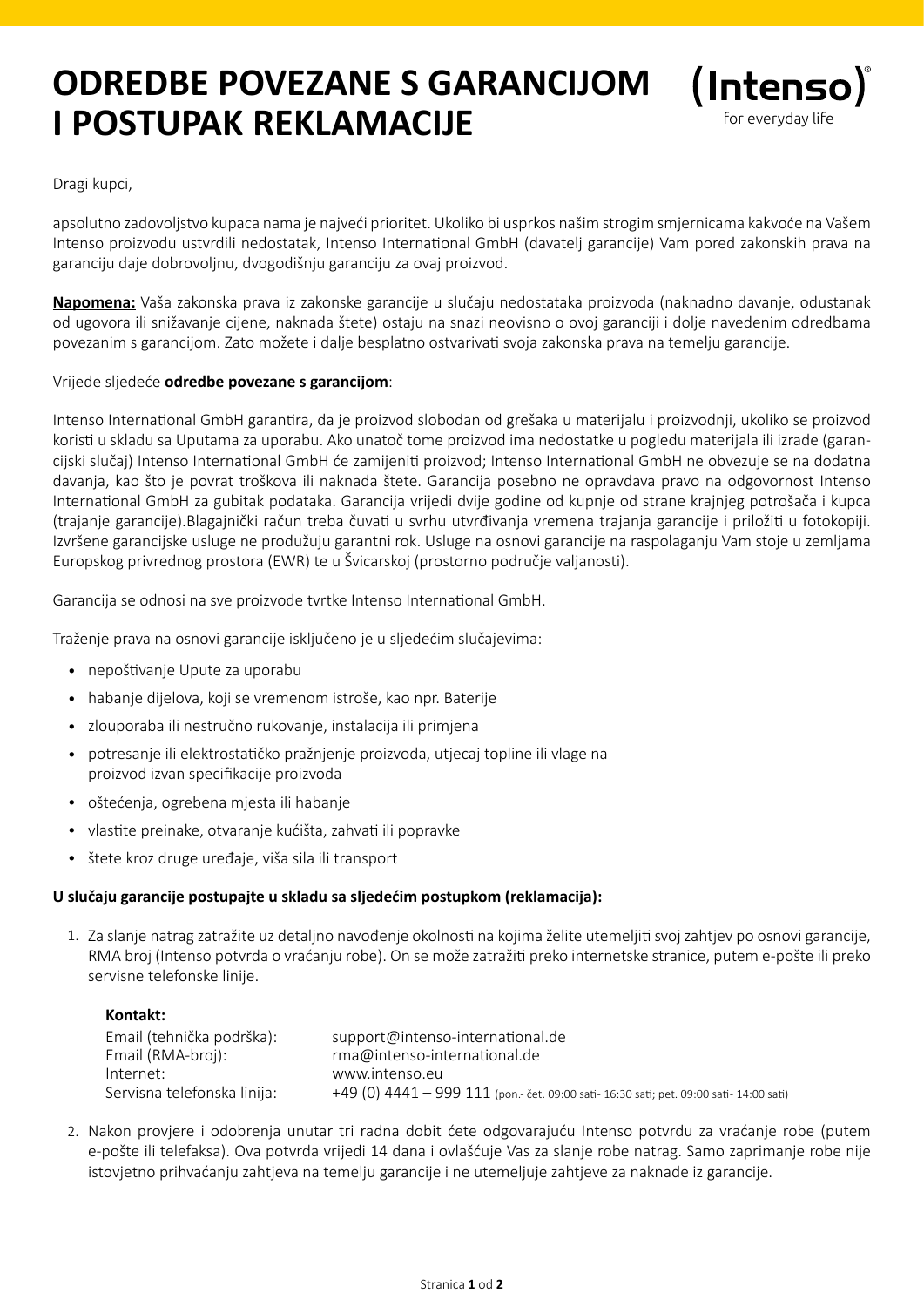

- 3. Ako reklamirani proizvod više nije u sastavu našeg asortimana, ponudit ćemo Vam usporedivi artikl kao zamjenski proizvod. Ukoliko se ne slažete sa zamjenskim proizvodom, molimo Vas, da reklamaciju riješite preko prodajnog mjesta, kod kojeg se prvobitno kupili proizvod.
- **Važno:** Zapakirajte proizvod zajedno sa fotokopijom blagajničkog računa i cijelim priborom tako, da je siguran za 4. transport. Intenso potvrda za vraćanje robe mora biti dobro vidljivo postavljena na paket. Paket mora biti dovoljno frankiran. Intenso International GmbH prihvaća samo takve povratne pošiljke, koje ispunjavaju sve uvjete.
- 5. Vraćanje nenamjerno poslanih stranih artikala nije moguće.
- 6. Vrijeme obrade reklamacije može potrajati do četiri tjedna.
- Pošaljite molimo Vas paket na sljedeću adresu davatelja garancije: 7.

**INTENSO INTERNATIONAL GMBH Service Center** *(Vaš RMA broj)* **Kopernikusstraße 12-14 D-49377 Vechta**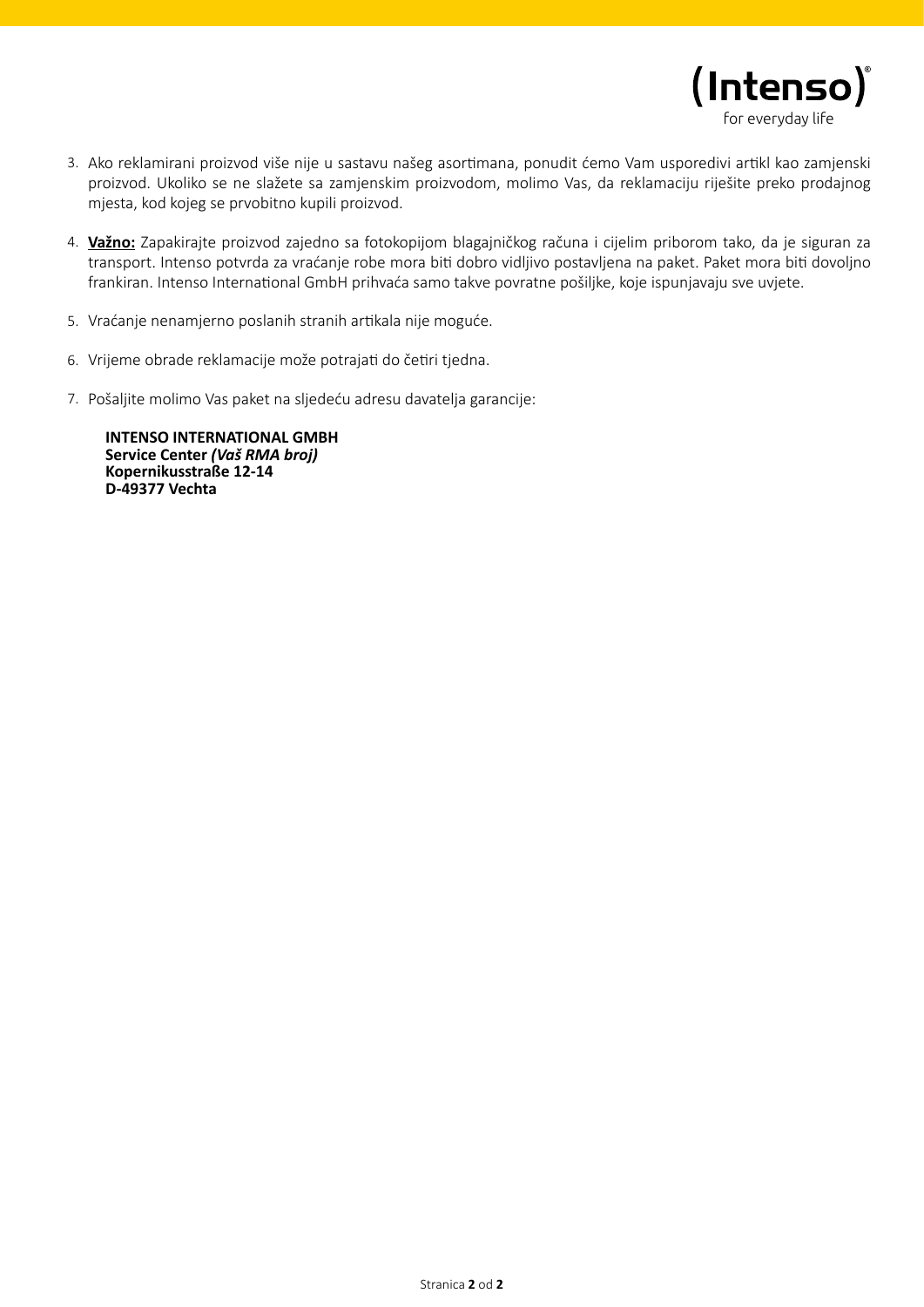## **PRZEPISY GWARANCYJNE ORAZ PRZEBIEG REKLAMACJI**



Drodzy klienci,

Państwa zadowolenie jest naszym najwyższym priorytetem. W przypadku wykrycia wad produktuInte nso, pomimo naszych ścisłych wytycznych dotyczących jakości, firma Intenso International GmbH (gwarant) udziela Państwu, oprócz ustawowych uprawnień z tytułu rękojmi, dobrowolną, dwuletnią gwarancję na ten produkt.

**Wskazówka:** istnieją ustawowe uprawnienia z tytułu rękojmi w przypadku usterek produktu (świadczenie następcze, wycofanie się z zakupu lub obniżenie ceny, odszkodowanie), które są niezależne od niniejszej gwarancji i niżej wymienionych przepisów gwarancyjnych. Dlatego też możecie Państwo nadal bezpłatnie dochodzić swoich ustawowych uprawnień z tytułu rękojmi.

#### Obowiązują następujące **przepisy gwarancyjne**:

Firma Intenso International GmbH gwarantuje, że produkt jest pozbawiony wad materiałowych i produkcyjnych, w przypadku gdy produkt jest użytkowany zgodnie z instrukcją obsługi. W przypadku gdy produkt posiada wady materiałowe lub produkcyjne (wykonanie gwarancji), firma Intenso International GmbH dokona wymiany produktu; firma nie zobowiązuje się do wypłacania dodatkowych świadczeń takich jak zwrot kosztów lub odszkodowanie. Gwarancja nie obejmuje w szczególności odpowiedzialności Intenso International GmbH za utratę danych. Gwarancja obowiązuje 2 lata od zakupu przez użytkownika końcowego i nabywcę (okres gwarancji). Należy zachować paragon i przedłożyć jego kopię w celu ustalenia okresu gwarancji. Świadczone usługi gwarancyjne nie mają wpływu na przedłużenie okresu obowiązywania gwarancji. Usługi gwarancyjne świadczymy w krajach Europejskiego Obszaru Gospodarczego (EOG) oraz w Szwajcarii (terytorialny zakres stosowania).

Gwarancja obejmuje wszystkie produkty firmy Intenso International GmbH.

Udzielenie gwarancji jest niemożliwe w następujących przypadkach:

- nieprzestrzeganie instrukcji obsługi •
- normalne zużycie części, np. Baterii •
- nieprawidłowe użytkowanie lub instalacja wstrząsy •
- wyładowania elektryczne produktu, oddziaływanie ciepła i wilgoci nieobjęte w specyfikacji produktu •
- uszkodzenie, rysy lub zużycie •
- własnoręczne modyfikacje, otwarcie obudowy, manipulacje lub naprawa •
- uszkodzenie przez inne urządzenie, w wyniku działania siły wyższej lub transportu •

### **W przypadku skorzystania z gwarancji stosuje się następującą procedurę (reklamacja):**

1. Poprzez dokładne opisanie zaistniałych okoliczności, na podstawie których chcecie Państwo dochodzić roszczeń z tytułu gwarancji, należy uzyskać numer RMA do zwrotu produktu (potwierdzenie zwrotu Intenso). Można to zrobić poprzez stronę internetową, drogą mailową lub infolinię serwisową.

| support@intenso-international.de                                 |
|------------------------------------------------------------------|
| rma@intenso-international.de                                     |
| www.intenso.eu                                                   |
| +49 (0) 4441 - 999 111 (pon.- czw. 09:00-16:30; pt. 09:00-14:00) |
|                                                                  |

2. Po weryfikacji i uzyskaniu zgody otrzymacie Państwo w ciągu trzech dni roboczych potwierdzenie zwrotu Intenso (drogą mailową lub faksem). To potwierdzenie jest ważne 14 dni i upoważnia. Samo przyjęcie towaru nie stanowi uznania gwarancji i nie daje podstawy do otrzymania świadczeń gwarancyjnych.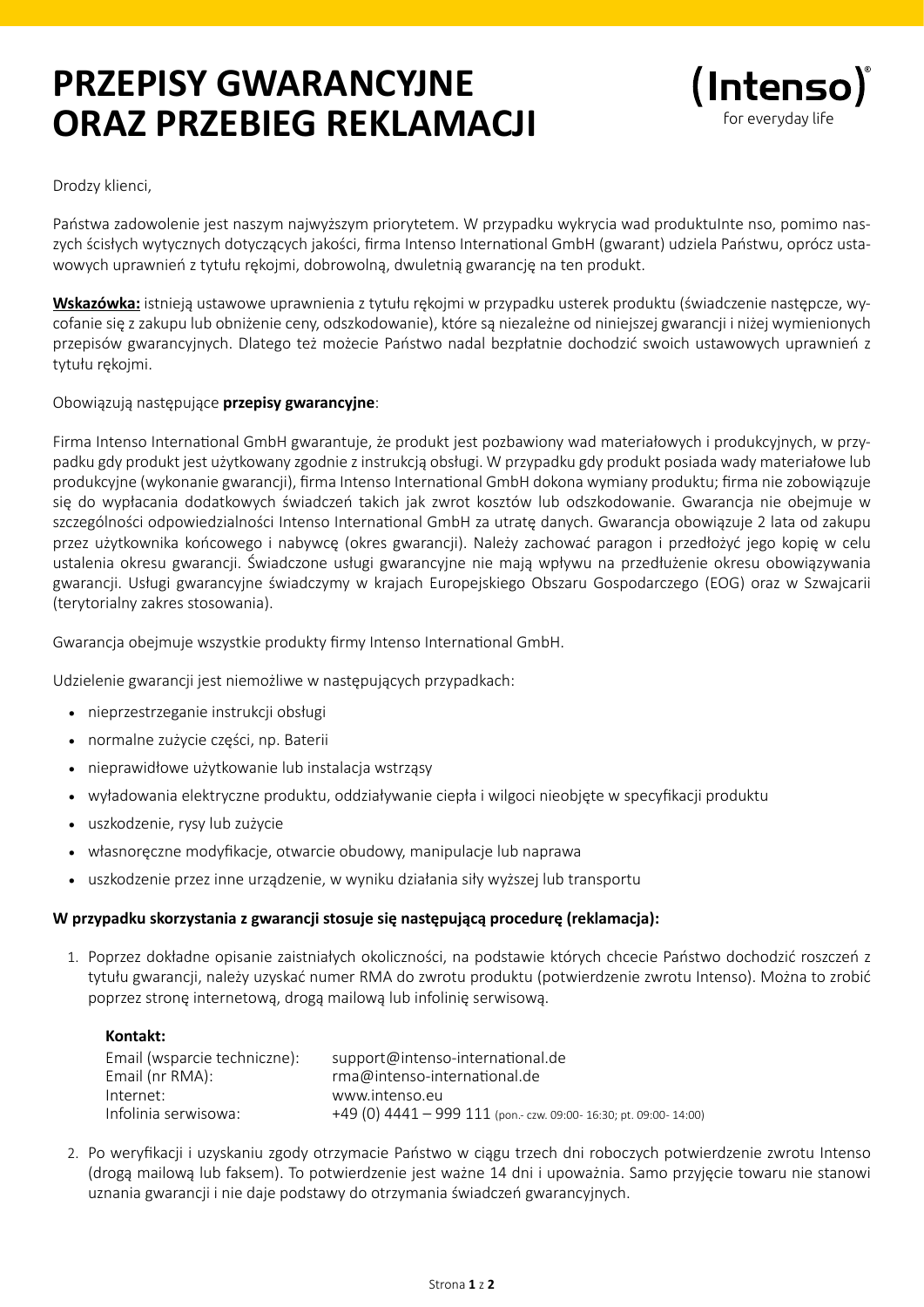

- 3. Jeśli reklamowany produkt nie jest już w naszym asortymencie, oferujemy Państwu podobny artykuł jako produkt zastępczy. W przypadku gdy nie wyrażacie Państwo zgody na otrzymanie produktu zastępczego, prosimy o rozpatrzenie reklamacji za pośrednictwem punktu sprzedaży, w którym produkt został pierwotnie zakupiony.
- **Ważne:** proszę spakować produkt wraz z kopią paragonu i wszystkimi akcesoriami w bezpieczny sposób. Etykietę 4. zwrotną Intenso należy nanieść na przesyłce w widocznym miejscu. Na przesyłce musi być naklejona odpowiednia liczba znaczków. Firma Intenso International GmbH akceptuje tylko zwroty spełniające te warunki.
- 5. Zwrot nieumyślnie wysłanych artykułów innych producentów nie jest możliwy.
- 6. Czas rozpatrywania reklamacji może wynosić do 4 tygodni.
- 7. Prosimy o wysłanie paczki na następujący adres gwaranta:

**INTENSO INTERNATIONAL GMBH Service Center** *(Państwa nr RMA)* **Kopernikusstraße 12-14 D-49377 Vechta**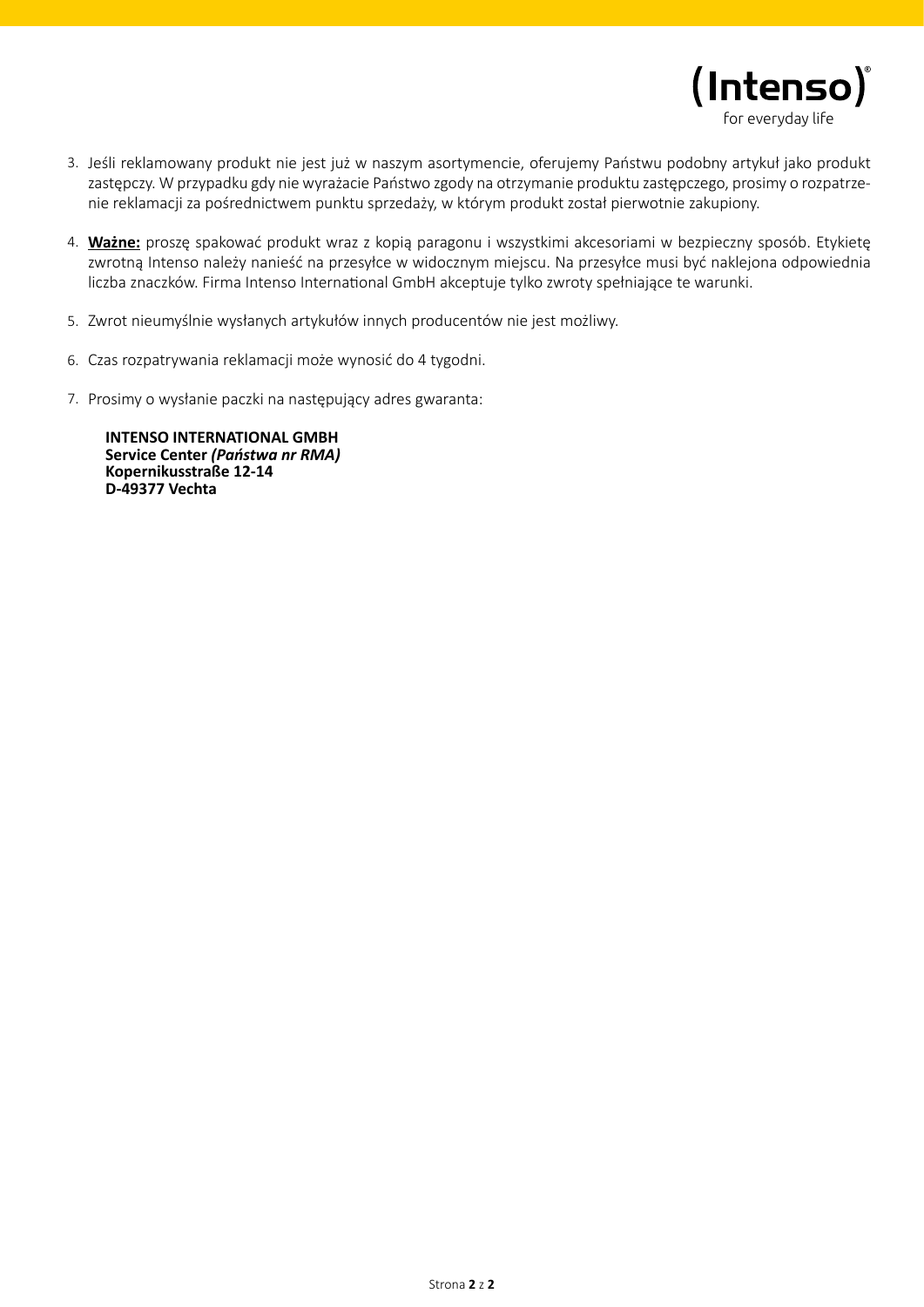# **ZÁRUČNÉ PODMIENKY A PRIEBEH REKLAMÁCIE**



Milá zákazníčka, milý zákazník,

Úplná spokojnosť zákazníkov je našou najvyššou prioritou. Ak aj napriek našim prísnym predpisom kvality zistíte na svojom výrobku spoločnosti Intenso kvalitatívny nedostatok, spoločnosť Intenso International GmbH (poskytovateľ záruky) Vám popri práve na zákonnú záruku poskytuje dobrovoľnú dvojročnú záruku na tento výrobok.

**Upozornenie:** Vaše zákonné záručné práva pri chybách výrobku (dodatočné plnenie, odstúpenie alebo zníženie hodnoty, náhrada škody) stanovené zákonom zostávajú nedotknuté bez ohľadu na túto záruku a nasledujúce dole uvedené záručné podmienky. Môžete si ich aj naďalej zadarmo uplatňovať.

#### Platia nasledujúce **záručné podmienky**:

Intenso International GmbH garantuje, že výrobok nevykazuje žiadne chyby materiálu ani výrobné chyby, pokiaľ je používaný v súlade s návodom na obsluhu. Ak by však výrobok napriek tomu vykazoval chybu výrobku alebo materiálu (záručný prípad), spoločnosť Intenso International GmbH výrobok vymení; spoločnosť Intenso International GmbH sa však nezaväzuje k poskytovaniu iných služieb prekračujúcich záručné podmienky ako napríklad k náhrade výdavkov a škôd. Spoločnosť Intenso International GmbH neposkytuje v žiadnom prípade záruku na stratu údajov. Záručná doba platí dva roky a začína plynúť odo dňa, kedy si výrobok kúpil koncový spotrebiteľ a nákupca (záručná doba). Na uplatnenie záruky si treba uschovať príjmový pokladničný doklad a predložiť jeho kópiu. Poskytnuté záručné plnenie nemá žiaden vplyv na predĺženie záručnej doby. Záruka sa poskytuje v krajinách európskeho hospodárskeho spoločenstva (EHS) ako aj vo Švajčiarsku (územný rozsah platnosti).

Záruka platí na všetky výrobky spoločnosti Intenso International GmbH.

Záruku si nemožno uplatniť v nasledujúcich prípadoch:

- Nedodržanie návodu na obsluhu •
- Opotrebovaní dielov, ku ktorému dochádza v priebehu doby používania, ako napr. Batérie •
- Nesprávne alebo nešetrné zaobchádzanie, inštalácia alebo používanie •
- Otrasy alebo elektrostatické vybitie výrobku, vystavenie výrobku teplu alebo vlhkosti mimo hraníc vymedzených v špecifikáciách výrobku
- Poškodenie, poškriabanie alebo opotrebovanie •
- Svojvoľné úpravy výrobku, otváranie krytu, zásahy a opravy •
- Poškodenie inými zariadeniami, zásahy vyššou mocou, živlami alebo prepravou •

### **V prípade uplatňovania si záruky treba dodržať nasledujúci postup (reklamácia):**

1. Pre vrátenie tovaru si uvedením presnej príčiny, na základe ktorej si chcete uplatniť záruku, vyžiadate číslo RMA (potvrdenie pre vrátenie tovaru od spoločnosti Intenso). Môžete to urobiť prostredníctvom internetovej stránky, mailom alebo zavolaním na telefonický kontakt zákazníckeho servisu.

| Kontakt:                   |                                                                  |
|----------------------------|------------------------------------------------------------------|
| Email (technická podpora): | support@intenso-international.de                                 |
| Email (číslo RMA):         | rma@intenso-international.de                                     |
| Internet:                  | www.intenso.eu                                                   |
| Zákaznický servis:         | +49 (0) 4441 - 999 111 (Po.- Štv. 09:00-16:30; Pia. 09:00-14:00) |
|                            |                                                                  |

2. Po preverení a schválení dostanete v priebehu troch pracovných dní zodpovedajúce potvrdenie pre vrátenie tovaru od spoločnosti Intenso (prostredníctvom mailu alebo faxu). Tento doklad je platný 14 dní a oprávňuje Vás k vráteniu tovaru. Samotné prijatie tovaru ešte neznamená uznanie záruky a nezdôvodňuje žiadne nároky na záručné služby.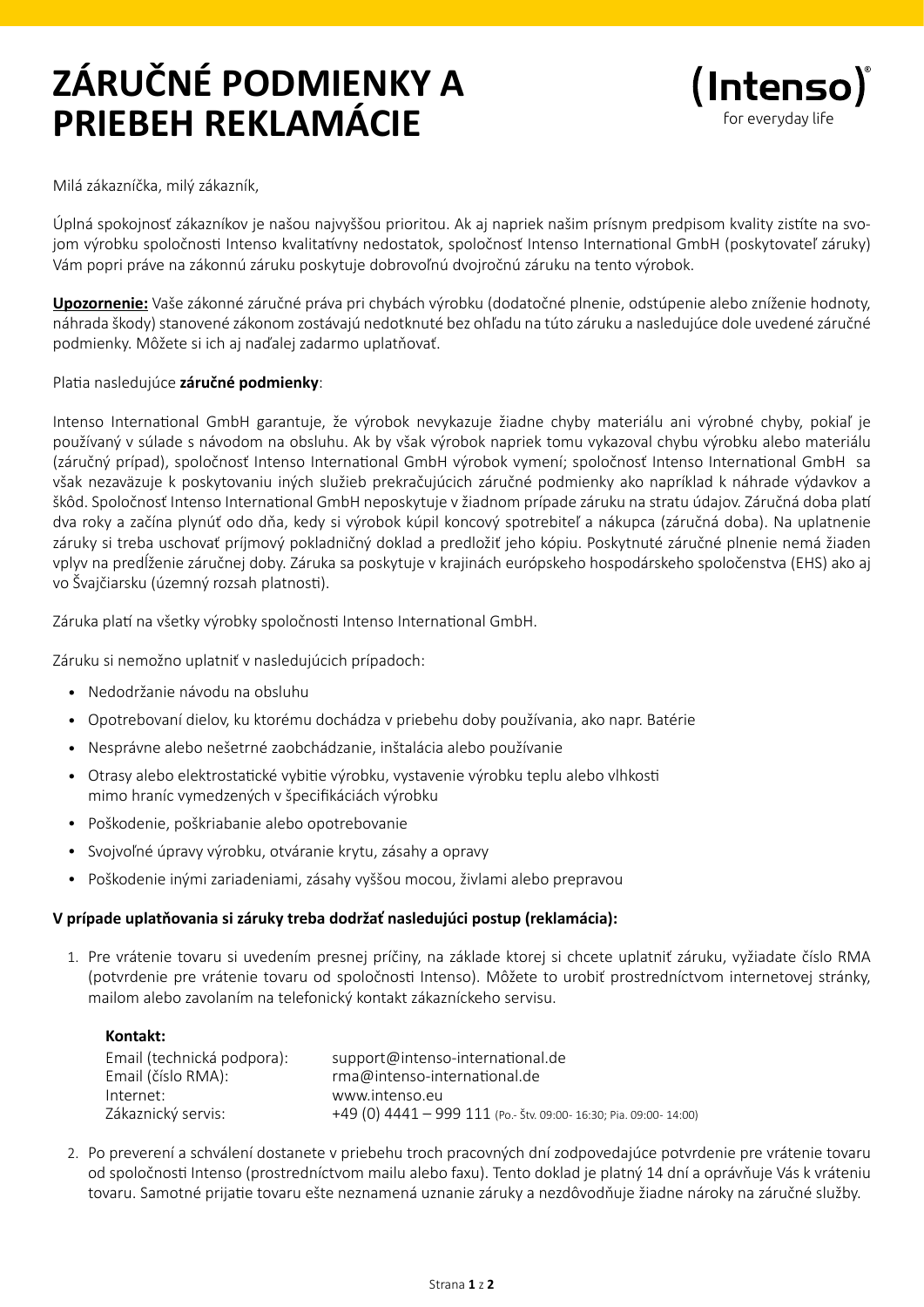

- 3. Pokiaľ sa reklamovaný výrobok už nenachádza v našom sortimente, ponúkneme Vám na výmenu porovnateľný výrobok. Ak s danou výmenou nebudete súhlasiť, žiadame Vás dokončiť reklamáciu prostredníctvom predajne, v ktorej ste daný výrobok pôvodne zakúpili.
- **Dôležité:** Zabaľte výrobok vrátane kópie pokladničného bloku a celého príslušenstva tak, aby nedošlo pri preprave 4. k jeho poškodeniu. Intenso návratka musí byť na balíku viditeľne umiestnená. Balík musí byť správne ofrankovaný. Spoločnosť Intenso International GmbH akceptuje len také vrátenie tovaru, ktoré spĺňa všetky tieto podmienky.
- 5. Vrátenie výrobkov omylom zamenených za cudzie výrobky nie je možné.
- 6. Doba spracovania reklamácie môže byť v rozsahu do štyroch týždňov.
- Prosíme o zaslanie balíka na nasledujúcu adresu poskytovateľa záruky: 7.

**INTENSO INTERNATIONAL GMBH Service Center** *(Vaše č. RMA)* **Kopernikusstraße 12-14 D-49377 Vechta**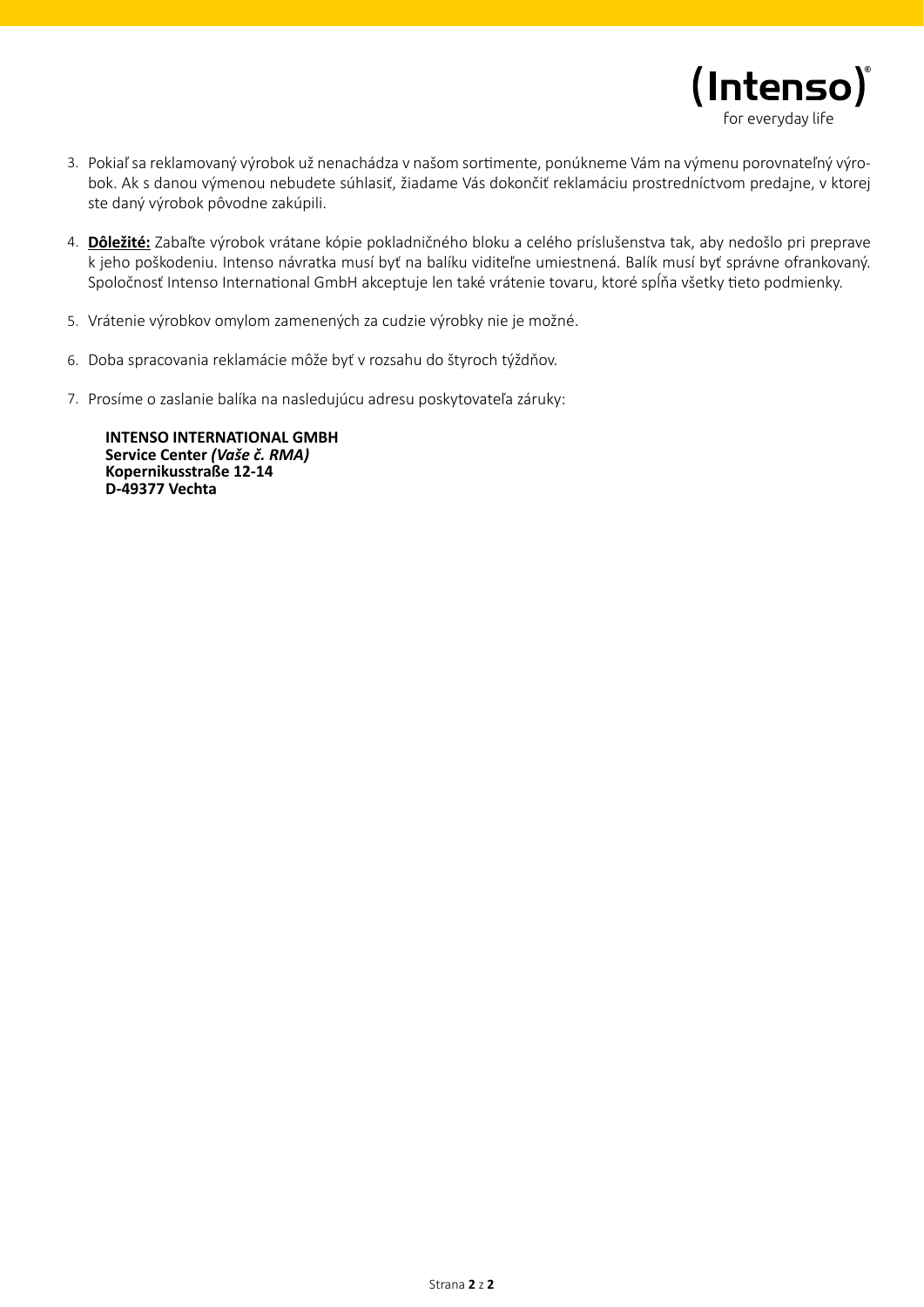## **GARANCIÁLIS RENDELKEZÉSEK ÉS A PANASZOK MEGOLDÁSÁNAK LEBONYOLÍTÁSA**



Kedves Ügyfelünk!

Az ügyfelek teljes mértékű elégedettsége számunkra rendkívül fontos. Amennyiben a szigorú minőségi irányelveink ellenére hibákat fedeznek fel az Intenso termékeiken, úgy az Intenso International GmbH (mint garanciaadó) önkéntes, két éves garanciát vállal ezen termékre vonatkozóan.

**Felhívás:** Az Ön törvényi jótállási jogai a termék hibái esetén (utólagos teljesítés, visszalépés, kedvezmény, kártérítés) ezen garanciától és az alábbiakban megadott garanciális rendelkezésektől függetlenül érvényben maradnak. A törvényi garanciális jogait továbbra is ingyenesen érvényesítheti.

#### A következő **garanciális feltételek** vannak érvényben:

Az Intenso International GmbH garantálja, hogy a termék anyag- és gyártási hibáktól mentes, amennyiben a terméket a használati útmutatóban leírtaknak megfelelően használják. Ha a terméken mégis anyag- vagy gyártási hibákat fedeznek fel (garanciaeset), akkor az Intenso International GmbH kicseréli Önnek a terméket. Az ezen túlmenő szolgáltatásokra, – például költségtérítések vagy kártérítés –, az Intenso International GmbH nem vállal kötelezettségeket. Az Intenso International GmbH jótállása kifejezetten nem vonatkozik az adatvesztésre. A garanciavállalás időszaka két évet foglal magába, melynek számítása a végfelhasználó és a vevő általi vásárlás időpontjával kezdődik (garancia időtartama). A pénztári blokkot a garanciaidőszak kezdetének igazolására ezért meg kell őrizni és azt másolatban be kell mutatni. Az elvégzett garanciális szolgáltatások nem hosszabbítják meg a garancia időtartamát.A garanciaszolgáltatások a Európai Gazdasági Térség (EGT) országaiban, valamint Svájcban érvényesek (térbeli érvényesség).

A jótállás az Intenso International GmbH minden termékére vonatkozik.

A garancia kifejezetten nem érvényesíthető a következő esetekben:

- Az üzemeltetési útmutatóban foglaltak be nem tartása •
- Olyan alkatrészek kopása, elhasználódása, melyek idővel elhasználódnak, pl. Akkumulátorok •
- Visszaélésszerű vagy szakszerűtlen kezelés, telepítés vagy használat •
- A termék rázása vagy elektrosztatikus kisülése, hő vagy nedvesség behatása a termékre a termékspecifikációban megadott értékeken túl
- Olyan károsodások, mint a karcolások vagy természetes elhasználódás •
- Önkezű módosítások, a burkolat felnyitása, önkezű beavatkozások vagy javítások •
- Más készülékek általi károk, mint természeti csapások, vis major vagy szállítás •

#### **Garanciális esetben a következő eljárásokra (reklamáció) kell ügyelni:**

1. Visszaküldésekhez meg kell adni a körülményeket, melyre a garanciaigényét alapozza. Kérjen RMA számot (Intenso retúrszelvény). Ez a weboldalon, e-mailben vagy az ügyfélszolgálati forródróton keresztül kérhető.

#### **Kapcsolattartás:**

| Email (RMA szám): | Email (műszaki ügyfélszolgálat): support@intenso-international.de<br>rma@intenso-international.de |
|-------------------|---------------------------------------------------------------------------------------------------|
| Internet:         | www.intenso.eu                                                                                    |
| Service Hotline:  | +49 (0) $4441 - 999 111$ (hé.-csüt. 09:00 óra- 16:30 óra; pé. 09:00 óra- 14:00 óra)               |

2. Az ellenőrzések és a jóváhagyás után három munkanapon belül megküldjük Önnek a megfelelő Intenso retúrszelvényt (e-mailen vagy faxon keresztül). Ezen szelvény 14 napon át érvényes és feljogosít az áru visszaküldésére. Önmagában az áru átvétele nem jelenti a garanciaigény elismerését és nem alapozza meg a garanciális szolgáltatások jogosságát.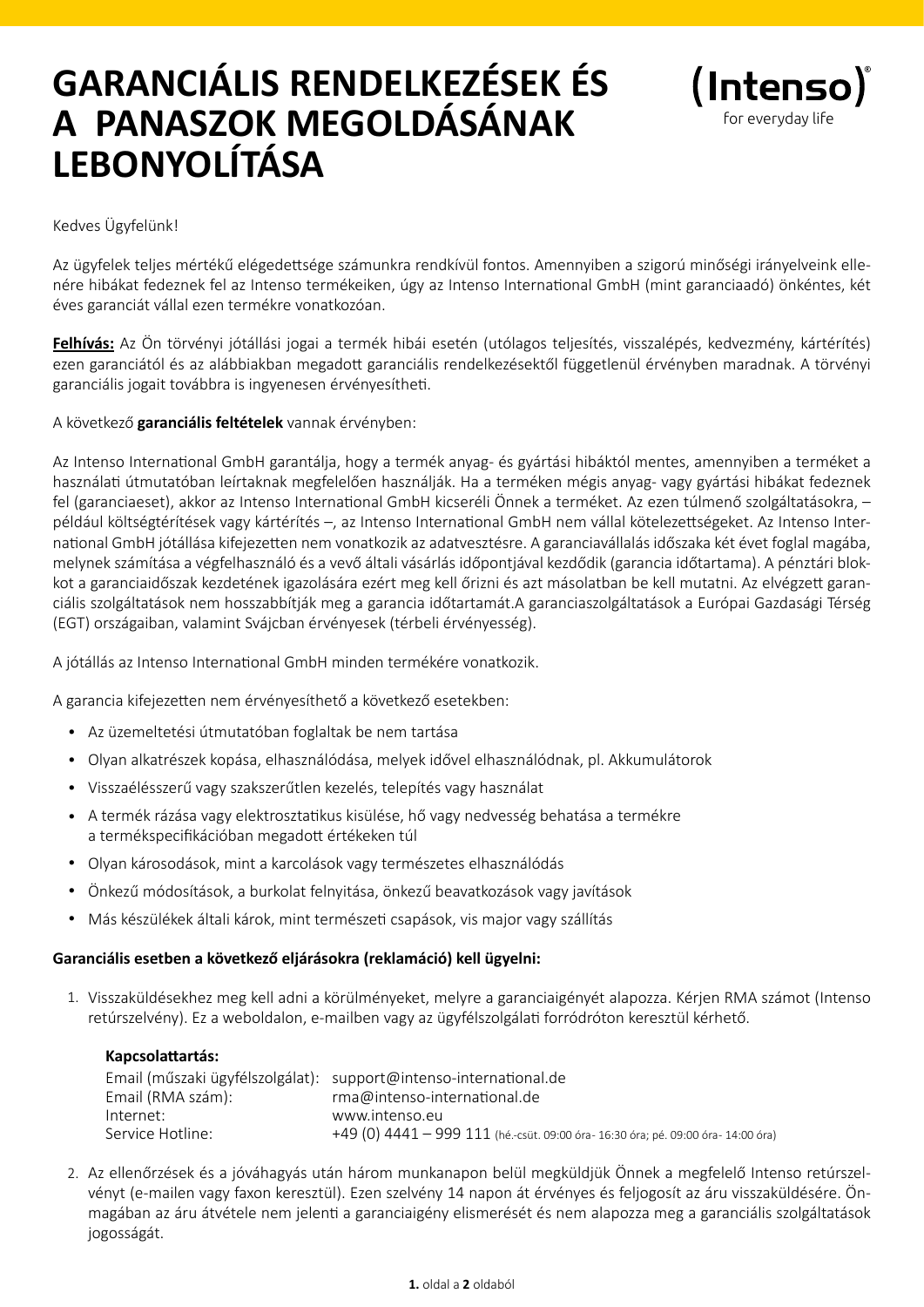

- 3. Ha a reklamáció tárgyát képező termék már nincsen a választékunkban, akkor hasonló terméket kínálunk fel cseretermékként. Ha a cseretermékkel nem ért egyet, akkor arra kérjük, hogy a reklamációjával forduljon azon értékesítési helyhez, ahol a terméket eredetileg vásárolták.
- **Fontos:** A terméket és a pénztári szelvény másolatát, valamint a tartozékokat mindig szállításbiztosan csomagolják 4. be. Az Intenso retúrszelvényen lévő számot jól láthatóan kell elhelyezni a csomagon. A csomagot megfelelő mértékben kell bélyegezni. Az Intenso International GmbH kizárólag olyan retúrküldeményeket fogad, melyek ezen feltételek mindegyikének megfelelnek.
- 5. Véletlenül beküldött idegen cikkek visszaküldésére nincsen lehetőségünk.
- 6. A reklamáció feldolgozása körülbelül négy hetet is igénybe vehet.
- 7. Kérjük, a csomagot a garanciavállaló következő címére küldjék be:

**INTENSO INTERNATIONAL GMBH Service Center** *(az Ön RMA száma)* **Kopernikusstraße 12-14 D-49377 Vechta**

Kattintson **IDE**, ha a garanciális rendelkezéseket PDF formátumban is le szeretné tölteni vagy ha azokat menteni szeretné.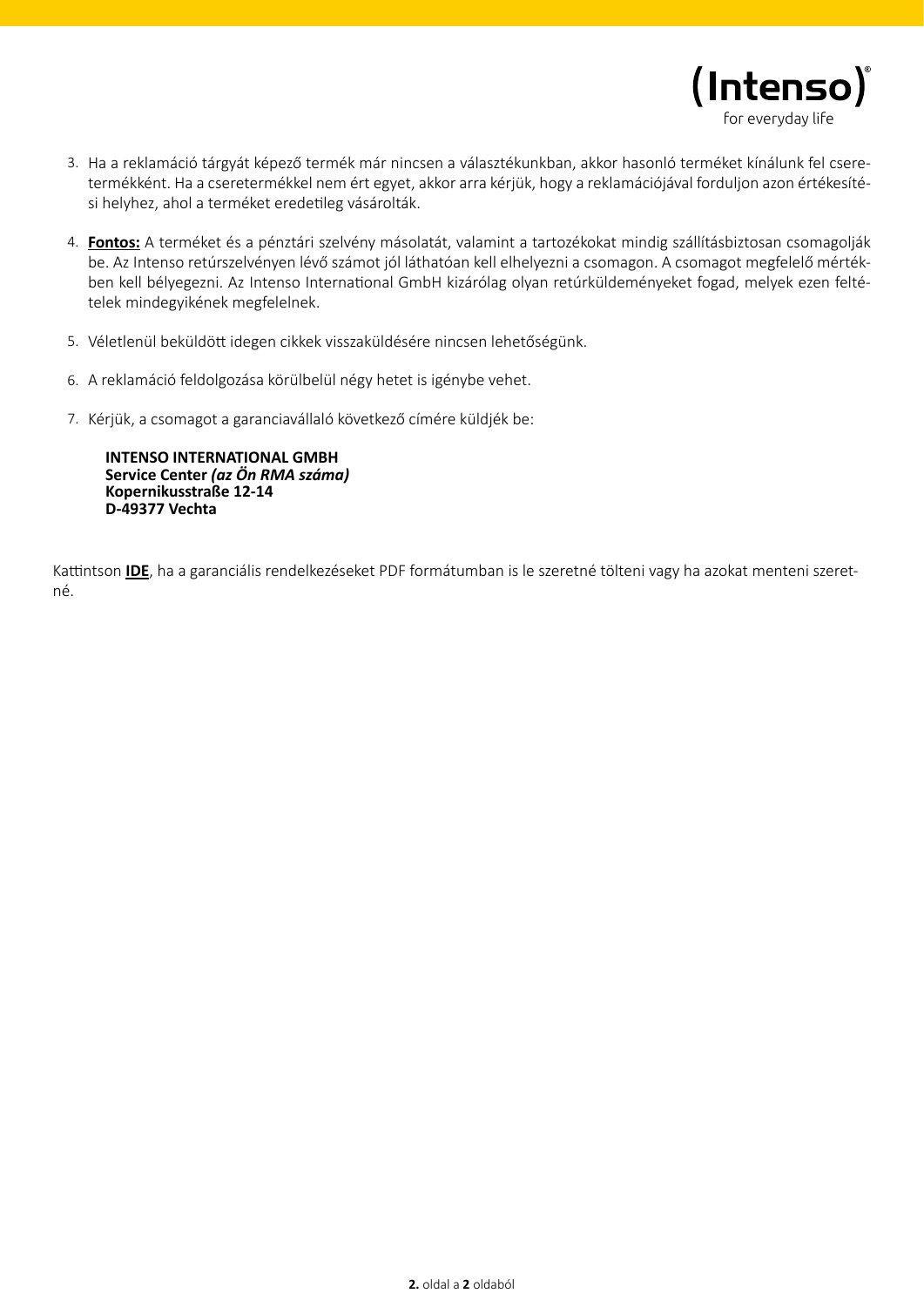# **ГАРАНТИЙНЫЕ ПОЛОЖЕНИЯ И ПРОЦЕДУРА РЕКЛАМАЦИЙ**



Уважаемый клиент,

Абсолютное удовлетворение потребностей клиентов является нашим главным приоритетом. Если Вы обнаружите дефекты в Вашем продукте Intenso, несмотря на наши строгие директивы по обеспечению качества, Intenso International GmbH (гарантодатель) предоставит Вам, в дополнение к установленным законом гарантийным правам, добровольную двухлетнюю гарантию на этот продукт.

**Указание:** Ваши предусмотренные законодательством гарантийные права при наличии дефектов продукта (устранение недостатков, отказ от договора или требование снижения цены, возмещение ущерба) сохраняются независимо от этой гарантии и изложенных ниже гарантийных положений. Поэтому Вы можете по-прежнему безвозмездно предъявлять свои права, вытекающие из гарантии.

#### Действуют следующие **гарантийные положения**:

Intenso International GmbH гарантирует, что этот продукт не имеет материальных и производственных дефектов, если он используется в соответствии с инструкцией по эксплуатации. Если же в продукте будут обнаружены дефекты материала или изготовления (гарантийный случай), компания Intenso International GmbH заменит продукт; компания Intenso International GmbH не обязана оказывать дополнительные услуги, например, возмещение расходов или ущерба. В частности, при наступлении гарантийного случая Intenso International GmbH не несет никакой ответственности за потерю данных. Гарантия действует в течение двух лет с даты покупки конечным потребителем и покупателем (гарантийный период). Вы должны сохранить квитанцию для определения гарантийного периода и предоставить нам ее копию. Оказание гарантийных услуг не влечет за собой продления гарантийного периода. Гарантия доступна в странах Европейского экономического пространства (ЕЭП) и в Швейцарии (территориальная область действия).

Действие гарантии распространяется на всю продукцию Intenso International GmbH.

Гарантийные претензии исключаются в следующих случаях:

- несоблюдение инструкции по эксплуатации; •
- износ деталей, которые со временем изнашиваются, таких как батарейки; •
- ненадлежащее или неправильное применение, установка или использование; •
- удары или электростатическая разрядка продукта, воздействие тепла или влаги на изделие, выходящее за пределы его технических характеристик; •
- повреждения, царапины или износ; •
- несанкционированная модификация, вскрытие корпуса или ремонт; •
- ущерб, причиненный другими устройствами, стихийными бедствиями или транспортом. •

#### **При наступлении гарантийного случая необходимо соблюдать следующий порядок действий (процедуру рекламации):**

1. Запросите с точным указанием обстоятельства, на котором основана Ваша гарантийная претензия, номер RMA для возврата (квитанция Intenso о возврате продукции). Это можно сделать через домашнюю страницу, по электронной почте или через горячую линию сервисной службы.

#### **Контакт:**

| Email (техническая поддержка):  | support@intenso-international.de                                                |
|---------------------------------|---------------------------------------------------------------------------------|
| Email (номер RMA):              | rma@intenso-international.de                                                    |
| Internet:                       | www.intenso.eu                                                                  |
| Горячая линия сервисной службы: | $+49$ (0) $4441 - 999$ 111 (Пон.- Четв. 09:00- 16:30 ч.; Пятн. 09:00- 14:00 ч.) |